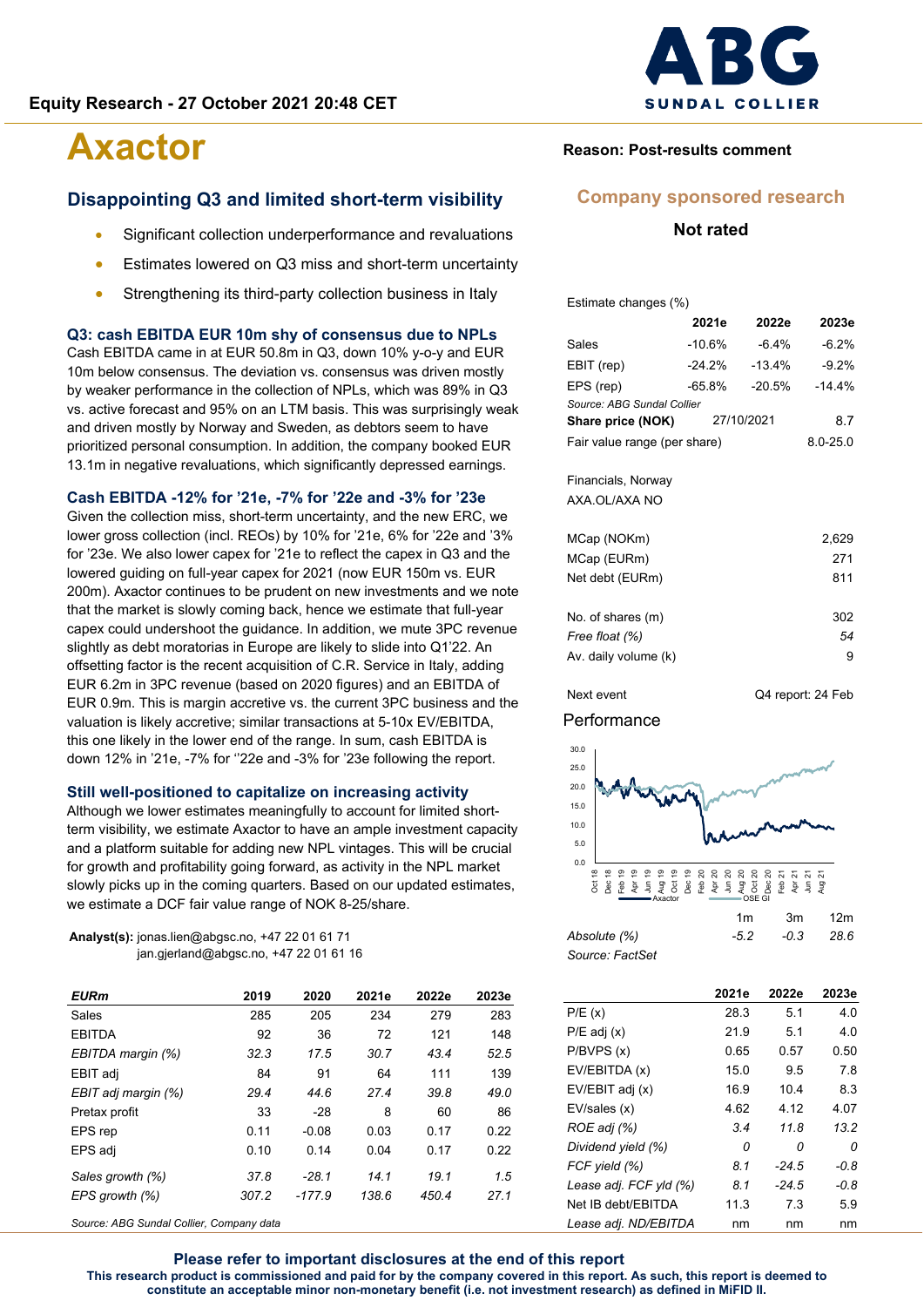### **Company description**

Axactor is a pan-European debt collector with operations in Finland, Germany, Italy, Norway, Spain and Sweden. Headquartered in Oslo, Norway, Axactor was established in late 2015 and has grown to become one of the tenlargest players in the industry, with support from its cornerstone- and co-investor Geveran. Its core business areas are purchased debt and 3PC (third-party collection), focusing on well-developed NPL markets with a legal environment beneficial for collection. Through its streamlined "One Axactor" operating model, it has developed a scalable, no legacy and low-complexity NPL platform.

**Annual sales and adj. EBIT marginEURm**



*Source: ABG Sundal Collier, Company data*





#### **12-month forward-looking P/E**



#### **Risks**

Investment risk, macro risk and regulatory risk are the biggest risks in the Axactor investment case. We see investment risk as the largest risk as we estimate that the company will have high capex going forward, and an investment into a 'bad' portfolio and/or company could have a detrimental impact on earnings in the coming years. Furthermore, changes in the macro environment could affect cash collection and the 3PC business.



**Quarterly sales and adj. EBIT margin**

*Source: ABG Sundal Collier, Company data*

**EPS estimate changes, 2022e, EUR**



*Source: ABG Sundal Collier, FactSet*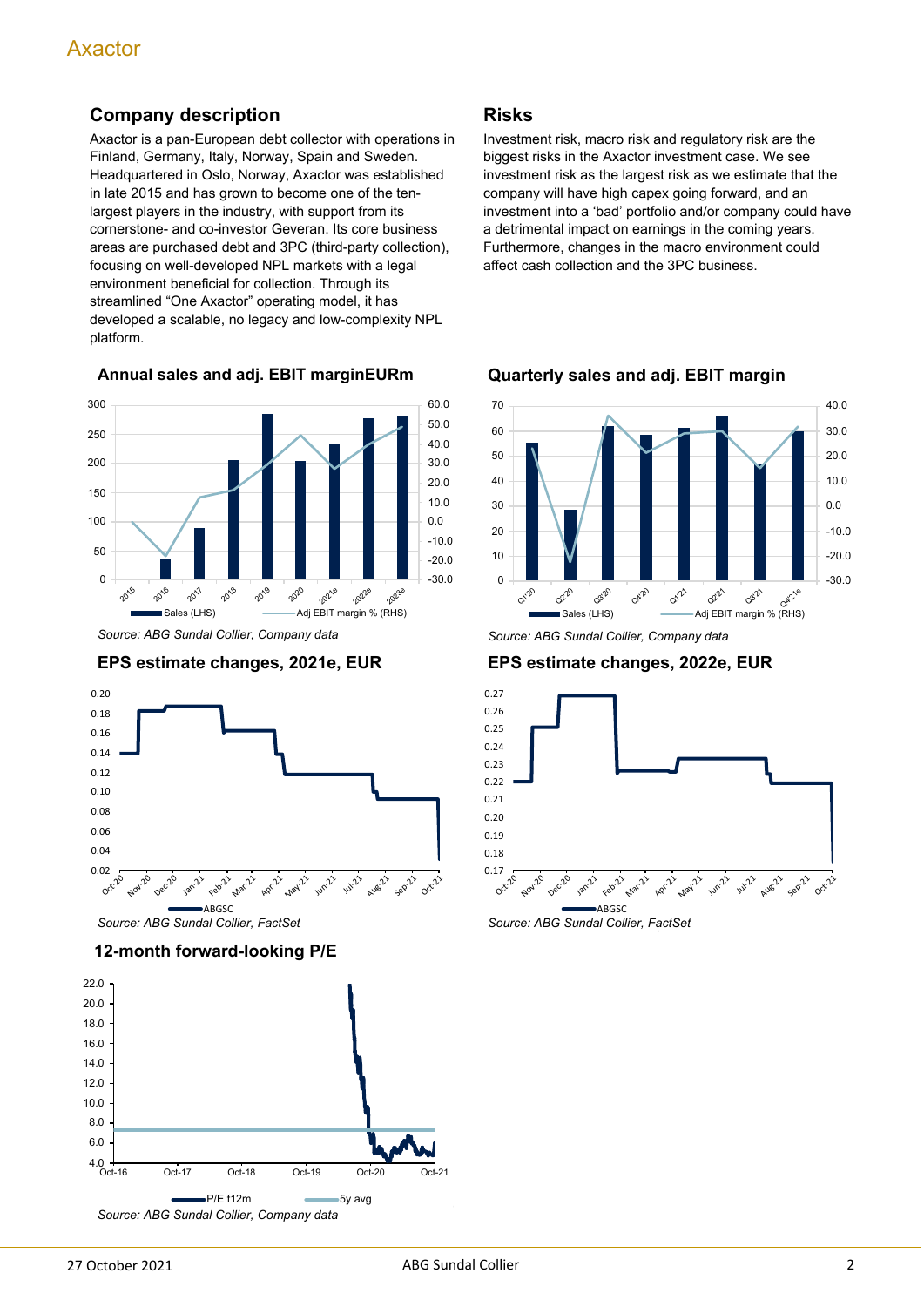### **Q3'21 deviation table**

|                                                                                                                           | <b>Outcome</b> |         | <b>ABGSCe</b>    |        |         | <b>IR</b> consensus |        |         | $q - o - q$ |         | $y$ -o- $y$ |
|---------------------------------------------------------------------------------------------------------------------------|----------------|---------|------------------|--------|---------|---------------------|--------|---------|-------------|---------|-------------|
| <b>EURm</b>                                                                                                               | Q3'21          | Q3'21   | <b>Deviation</b> |        | Q3'21   | <b>Deviation</b>    |        | Q2'21   | growth      | Q3'20   | growth      |
| <b>Net Revenue</b>                                                                                                        | 46.7           | 63.8    | $-17.0$          | $-27%$ | 61.3    | $-14.6$             | $-24%$ | 65.9    | $-29%$      | 62.3    | $-25%$      |
| <b>Total operating cost</b>                                                                                               | $-36.3$        | $-38.1$ | 1.8              | $-5%$  | $-39.0$ | 2.7                 | $-7%$  | $-43.7$ | $-17%$      | $-31.9$ | 14%         |
| <b>EBITDA</b> reported                                                                                                    | 10.4           | 25.6    | $-15.2$          | $-59%$ | 22.3    | $-11.9$             | $-53%$ | 22.1    | $-53%$      | 30.3    | -66%        |
| <b>EBITDA-margin</b>                                                                                                      | 22.3%          | 40.2%   | $-17.9%$         |        | 36.4%   | $-14.1%$            |        | 33.6%   |             | 48.7%   |             |
| Depreciation and amortisation                                                                                             | $-2.3$         | $-2.5$  | 0.2              | $-6%$  | $-2.5$  | 0.2                 | $-8%$  | $-2.3$  | $-1%$       | $-2.6$  | $-13%$      |
| <b>EBIT</b> reported                                                                                                      | 8.1            | 23.2    | $-15.1$          | $-65%$ | 19.8    | $-11.7$             | $-59%$ | 19.8    | $-59%$      | 27.7    | $-71%$      |
| EBIT-margin                                                                                                               | 17.4%          | 36.4%   | $-19%$           |        | 32.3%   | $-14.9%$            |        | 30.1%   |             | 44.5%   |             |
| Net financials                                                                                                            | $-13.1$        | $-12.0$ | $-1.1$           | 9%     | $-13.1$ | 0.0                 | 0%     | $-11.8$ | 11%         | $-15.4$ | $-15%$      |
| tax                                                                                                                       | $-0.5$         | $-3.1$  | 2.7              | $-86%$ | $-2.3$  | 1.9                 | $-80%$ | $-3.6$  | n.m.        | $-5.8$  | $-92%$      |
| <b>Net profit</b>                                                                                                         | $-5.4$         | 8.1     | $-13.5$          | n.m.   | 4.5     | $-9.9$              | n.m.   | 4.4     | n.m.        | 6.5     | $-184%$     |
| Net profit to minorities                                                                                                  | $-2.0$         | 2.7     | $-4.7$           | n.m.   | 1.6     | $-3.6$              | n.m.   | 2.8     |             | $-2.9$  |             |
| Net profit (after minority)                                                                                               | $-3.4$         | 10.8    | $-14.2$          | n.m.   | 6.1     | $-9.5$              | n.m.   | 7.2     | n.m.        | 3.6     | $-197%$     |
|                                                                                                                           |                |         |                  |        |         |                     |        |         |             |         |             |
| <b>ERC</b>                                                                                                                | 2.176          | 2,172   | 4.5              | $0\%$  |         |                     |        | 2.174   | 0%          | 2.251   | $-3%$       |
| Change ERC q-o-q                                                                                                          | $-2$           | $-2$    | 0.0              | 0%     |         |                     |        |         |             |         |             |
| <b>CAPEX</b>                                                                                                              | 32.0           | 46.0    | $-14.0$          | $-30%$ | 36.4    | $-4.4$              | $-12%$ | 12      | 158%        | 35      | $-8%$       |
| Source: Company data, ABG Sundal Collier, IR consensus 24 Oct. Note: we count ERC as ERC NPLs (reported) + REO book value |                |         |                  |        |         |                     |        |         |             |         |             |

#### Q3'21: Forecast - Cash

|                           | Outcome | <b>ABGSCe</b> |                  | <b>IR</b> consensus |         |                  |        | $q - o - q$ | $V-O-V$ |         |        |
|---------------------------|---------|---------------|------------------|---------------------|---------|------------------|--------|-------------|---------|---------|--------|
| <b>EURm</b>               | Q3'21   | Q3'21         | <b>Deviation</b> |                     | Q3'21   | <b>Deviation</b> |        | Q2'21       | arowth  | Q3'20   | growth |
| Net revenue               | 46.7    | 63.8          | $-170$           | $-27%$              | 61.3    | $-146$           | $-24%$ | 65.9        | $-29%$  | 62.3    | $-25%$ |
| <b>Gross revenues</b>     | 78.1    | 94.5          | $-16.4$          | $-17%$              | 91.6    | $-13.5$          | $-15%$ | 95.2        | $-18%$  | 83.3    | $-6%$  |
| Opex ex. REO amortisation | $-27.3$ | $-27.6$       | 0.3              | $-1%$               | $-30.6$ | 3.3              | $-11%$ | $-29.5$     | $-7%$   | $-27.1$ | 1%     |
| <b>Cash EBITDA</b>        | 50.8    | 66.9          | $-16.1$          | $-24%$              | 61.0    | $-10.2$          | $-17%$ | 65.7        | $-23%$  | 56.2    | $-10%$ |
|                           |         |               |                  |                     |         |                  |        |             |         |         |        |
| Cash-EBITDA margin        | 65.0%   | 70.8%         | $-6%$            |                     | 66.6%   | $-2%$            |        | 69.0%       |         | 67.4%   |        |

*Source: ABG Sundal Collier, company data, IR consensus*

#### **Estimate changes table**

| <b>Estimate revisions</b>        |       | <b>New</b> |       |       | Old   |       | Chg %  | Chg      | Chg %  | Chg          | Chg %  | Chg      |
|----------------------------------|-------|------------|-------|-------|-------|-------|--------|----------|--------|--------------|--------|----------|
| <b>EURm</b>                      | 2021e | 2022e      | 2023e | 2021  | 2022e | 2023e | 2021   | 2021     | 2022e  | 2022e        | 2023e  | 2023e    |
| <b>Gross collection</b>          | 298   | 364        | 385   | 330   | 388   | 399   | $-10%$ | $-32$    | $-6%$  | $-24$        | $-3%$  | $-14$    |
| Other revenue                    | 48    | 61         | 65    | 52    | 63    | 67    | $-7%$  | $-4$     | $-3%$  | $-2$         | $-3%$  | $-2$     |
| <b>Gross revenues</b>            | 346   | 425        | 450   | 381   | 451   | 465   | $-9%$  | $-35$    | $-6%$  | $-26$        | $-3%$  | $-15$    |
| <b>Net Revenue</b>               | 234   | 279        | 283   | 262   | 298   | 301   | $-11%$ | $-28$    | $-6%$  | $-19$        | $-6%$  | $-19$    |
| <b>EBITDA</b> reported           | 72    | 121        | 148   | 92    | 138   | 162   | $-22%$ | $-20$    | $-12%$ | $-17$        | $-9%$  | $-14$    |
| EBITDA-margin (%)                | 31%   | 43%        | 52%   | 35%   | 46%   | 54%   |        | $-4%$    |        | $-3%$        |        | $-1%$    |
| <b>Cash EBITDA</b>               | 228   | 299        | 323   | 260   | 321   | 332   | $-12%$ | $-32$    | $-7%$  | $-21$        | $-3%$  | -9       |
| Cash-EBITDA margin               | 66%   | 70%        | 72%   | 68%   | 71%   | 71%   |        | $-2%$    |        | $-1%$        |        | 0%       |
| Depreciation and amortisation    | $-10$ | $-10$      | $-10$ | $-10$ | $-10$ | $-10$ | $-2%$  | $\Omega$ | $0\%$  | $\mathbf{0}$ | 0%     | 0        |
| <b>EBIT</b> (reported)           | 62    | 111        | 139   | 82    | 128   | 153   | $-24%$ | $-20$    | $-13%$ | $-17$        | $-9%$  | $-14$    |
| EBIT-margin (%)                  | 27%   | 40%        | 49%   | 31%   | 43%   | 51%   |        | $-5%$    |        | $-3%$        |        | $-2%$    |
| Net profit (after minority)      | 10    | 53         | 67    | 28    | 66    | 78    | $-66%$ | $-18$    | $-20%$ | $-14$        | $-14%$ | $-11$    |
| Net profit adj. (after minority) | 31    | 53         | 67    | 39    | 66    | 78    | $-19%$ | -7       | $-20%$ | $-14$        | $-14%$ | $-11$    |
| EPS (after minority)             | 0.03  | 0.17       | 0.22  | 0.09  | 0.22  | 0.26  | $-66%$ | $-0.06$  | $-20%$ | $-0.04$      | $-14%$ | $-0.04$  |
| EPS adj. (after minority)        | 0.10  | 0.17       | 0.22  | 0.13  | 0.22  | 0.26  | $-19%$ | $-0.02$  | $-20%$ | $-0.04$      | $-14%$ | $-0.04$  |
| ERC (reported NPL + est REO)     | 2,257 | 2.475      | 2,578 | 2.371 | 2.567 | 2.656 | $-5%$  | $-115$   | $-4%$  | $-92$        | $-3%$  | $-79$    |
| <b>CAPEX</b>                     | 130   | 290        | 245   | 200   | 290   | 245   | $-35%$ | $-70$    | 0%     | 0            | 0%     | $\bf{0}$ |
| Return on Equity (%)             | 3%    | 12%        | 13%   | 8%    | 14%   | 14%   |        | $-4.9%$  |        | $-2.2%$      |        | $-1.1%$  |
| ROE adj (%)                      | 9%    | 12%        | 13%   | 10%   | 14%   | 14%   |        | $-1.8%$  |        | $-2.2%$      |        | $-1.1%$  |

Source: Company data, ABG Sundal Collier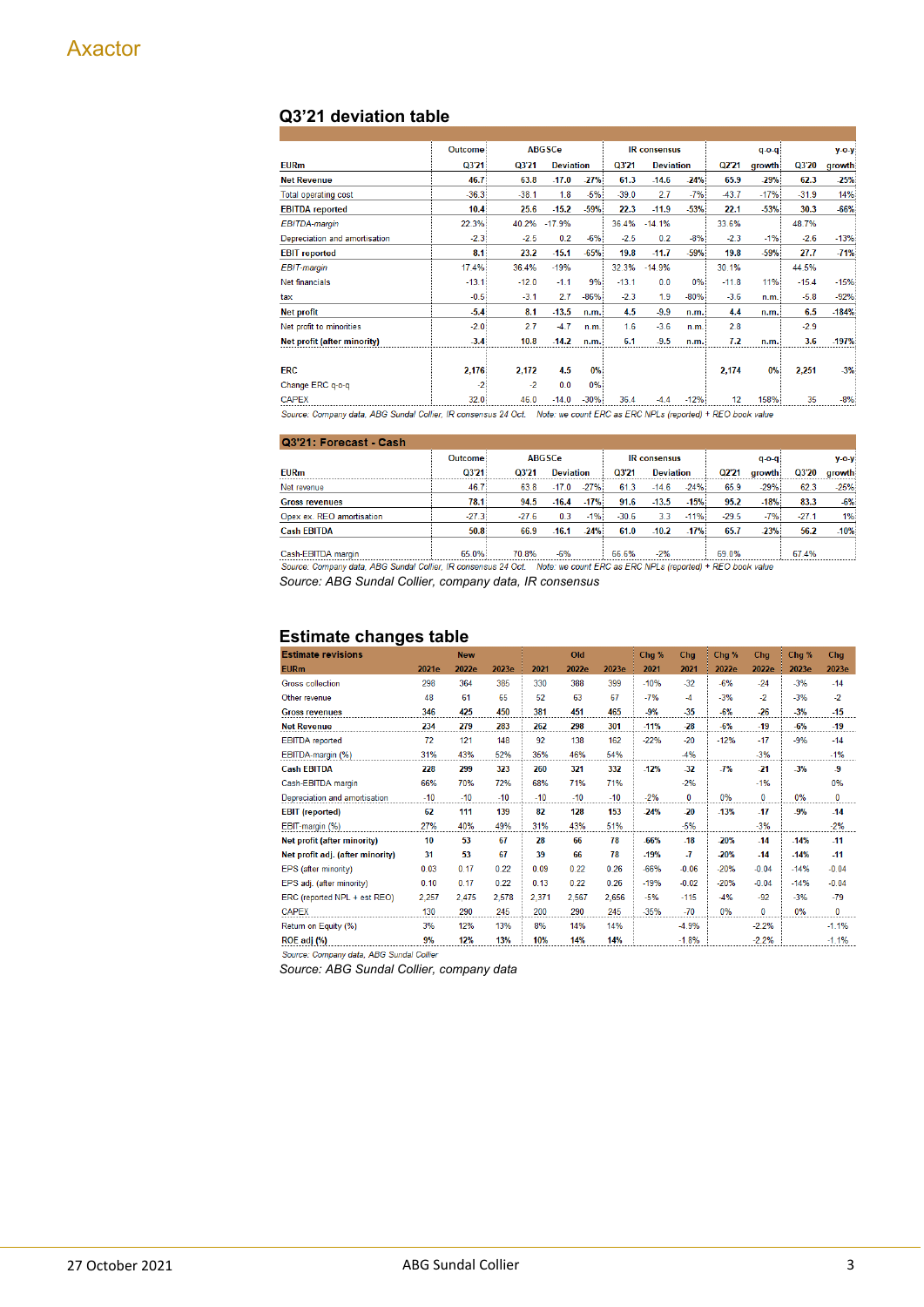|                             |       | <b>ABG</b> |       | <b>IR</b> consensus |       |       | <b>Difference</b> |        |        |
|-----------------------------|-------|------------|-------|---------------------|-------|-------|-------------------|--------|--------|
|                             |       |            |       |                     |       |       |                   |        |        |
| <b>EURm</b>                 | 2021e | 2022e      | 2023e | 2021e               | 2022e | 2023e | 2021e             | 2022e  | 2023e  |
| Gross collection            | 298   | 364        | 385   | 325                 | 371   | 393   | $-8%$             | $-2%$  | $-2\%$ |
| Other revenue               | 48    | 61         | 65    | 52                  | 65    | 71    | $-8%$             | $-6%$  | $-9%$  |
| <b>Gross revenue</b>        | 346   | 425        | 450   | 377                 | 437   | 464   | $-8%$             | $-3%$  | $-3%$  |
| Net revenue                 | 234   | 279        | 283   | 257                 | 289   | 299   | $-9%$             | $-4%$  | $-5%$  |
| <b>EBITDA</b>               | 72    | 121        | 148   | 87                  | 126   | 152   | $-17%$            | $-4%$  | $-2%$  |
| <b>EBITDA</b> margin        | 31%   | 43%        | 52%   | 34%                 | 43%   | 51%   | $-3%$             | 0%     | 2%     |
| <b>EBIT</b>                 | 62    | 111        | 139   | 77                  | 116   | 142   | $-19%$            | $-4%$  | $-3%$  |
| Net profit (after minority) | 10    | 53         | 67    | 20                  | 51    | 67    | $-52%$            | 3%     | 1%     |
|                             |       |            |       |                     |       |       |                   |        |        |
| <b>Cash EBITDA</b>          | 228   | 299        | 323   | 246                 | 299   | 318   | -7%               | 0%     | 2%     |
| Cash EBITDA margin          | 66%   | 70%        | 72%   | 65%                 | 69%   | 69%   | 1%                | 2%     | 3%     |
| <b>CAPEX</b>                | 130   | 290        | 245   | 189                 | 336   | 296   | $-31%$            | $-14%$ | $-17%$ |

#### **ABG estimates vs. IR consensus (pre-Q3 figures)**

Source: ABG Sundal Collier, IR collected consensus 24 October *Source: ABG Sundal Collier, IR consensus*

**DCF valuation**<br>DCF with Gordon growth terminal value

| <b>DCF</b> valuation - Axactor                 |        |                                                 |                    |        |                                    |                                   |        |        |  |
|------------------------------------------------|--------|-------------------------------------------------|--------------------|--------|------------------------------------|-----------------------------------|--------|--------|--|
| <b>EURm</b>                                    | 2021e  | 2022e                                           | 2023e              | 2024e  | 2025e                              | 2026e                             | 2027e  | 2028e  |  |
| Cash flow from operations                      | 160    | 230                                             | 249                | 297    | 277                                | 289                               | 301    | 313    |  |
| Interest cost after tax                        | 40     | 38                                              | 39                 | 39     | 38                                 | 39                                | 39     | 39     |  |
| Capex                                          | $-138$ | $-296$                                          | $-251$             | $-246$ | $-246$                             | $-246$                            | $-246$ | $-247$ |  |
| Free cash flow to firm                         | 62     | $-28$                                           | 37                 | 89     | 69                                 | 81                                | 94     | 105    |  |
| Discounted free cash flow                      | 61     | $-26$                                           | 32                 | 73     | 52                                 | 58                                | 63     | 66     |  |
|                                                |        |                                                 |                    |        |                                    |                                   |        |        |  |
| <b>Valuation summary</b>                       |        |                                                 | <b>Assumptions</b> |        |                                    |                                   |        |        |  |
| PV DCF                                         | 379    |                                                 | Risk-free rate     |        | 1.3% Norweigan 10yr treasury bond  |                                   |        |        |  |
| PV terminal value                              | 1.213  | <b>Beta</b>                                     |                    |        | 1.4 Bloomberg adj. 5yr weekly data |                                   |        |        |  |
| <b>Enterprise value</b>                        | 1.591  |                                                 | Market risk premia |        |                                    | 6.7% ABGSCe market return of 8%   |        |        |  |
| Net debt Q4'21e                                | 805    |                                                 | Cost of equity     |        |                                    | 10.8% Capital asset pricing model |        |        |  |
| <b>Equity value</b>                            | 786    |                                                 | Cost of debt       |        |                                    | 7.0% Based on last refinancing    |        |        |  |
| Number of shares                               | 302    |                                                 | Tax-rate           |        |                                    | 25.0% Long-term norm, tax-rate    |        |        |  |
| <b>NOK/FUR</b>                                 | 0.10   |                                                 | Terminal growth    |        |                                    | 1.3% Equal to risk-free rate      |        |        |  |
| Value per share (NOK)                          | 25     | 6.76% Latest market cap and NIBD<br><b>WACC</b> |                    |        |                                    |                                   |        |        |  |
| Source: ABG Sundal Collier, Avactor, Bloomberg |        |                                                 |                    |        |                                    |                                   |        |        |  |

rce: ABG Su I Collier, Axactor, Bloomberg

*Source: ABG Sundal Collier, company data, Bloomberg*

#### **DCF valuation matrix**

|        | <b>WACC</b>     |      |      |      |      |      |      |      |  |  |  |  |  |  |
|--------|-----------------|------|------|------|------|------|------|------|--|--|--|--|--|--|
|        | <b>P</b> /share | 6.0% | 6.3% | 6.5% | 6.8% | 7.4% | 7.8% | 8.2% |  |  |  |  |  |  |
|        | $-0.4%$         | 21.2 | 19.2 | 17.4 | 15.7 | 11.8 | 9.7  | 7.8  |  |  |  |  |  |  |
|        | 0.3%            | 25.7 | 23.3 | 21.1 | 19.1 | 14.5 | 12.1 | 9.9  |  |  |  |  |  |  |
|        | 0.8%            | 29.6 | 26.9 | 24.3 | 22.0 | 16.8 | 14.1 | 11.7 |  |  |  |  |  |  |
|        | 1.3%            | 34.4 | 31.1 | 28.2 | 25.4 | 19.5 | 16.4 | 13.7 |  |  |  |  |  |  |
| Growth | 1.8%            | 40.3 | 36.3 | 32.8 | 29.5 | 22.7 | 19.1 | 16.0 |  |  |  |  |  |  |
|        | 2.3%            | 47.8 | 42.9 | 38.5 | 34.6 | 26.4 | 22.3 | 18.8 |  |  |  |  |  |  |
|        | 2.8%            | 57.5 | 51.2 | 45.8 | 40.9 | 31.0 | 26.2 | 22.0 |  |  |  |  |  |  |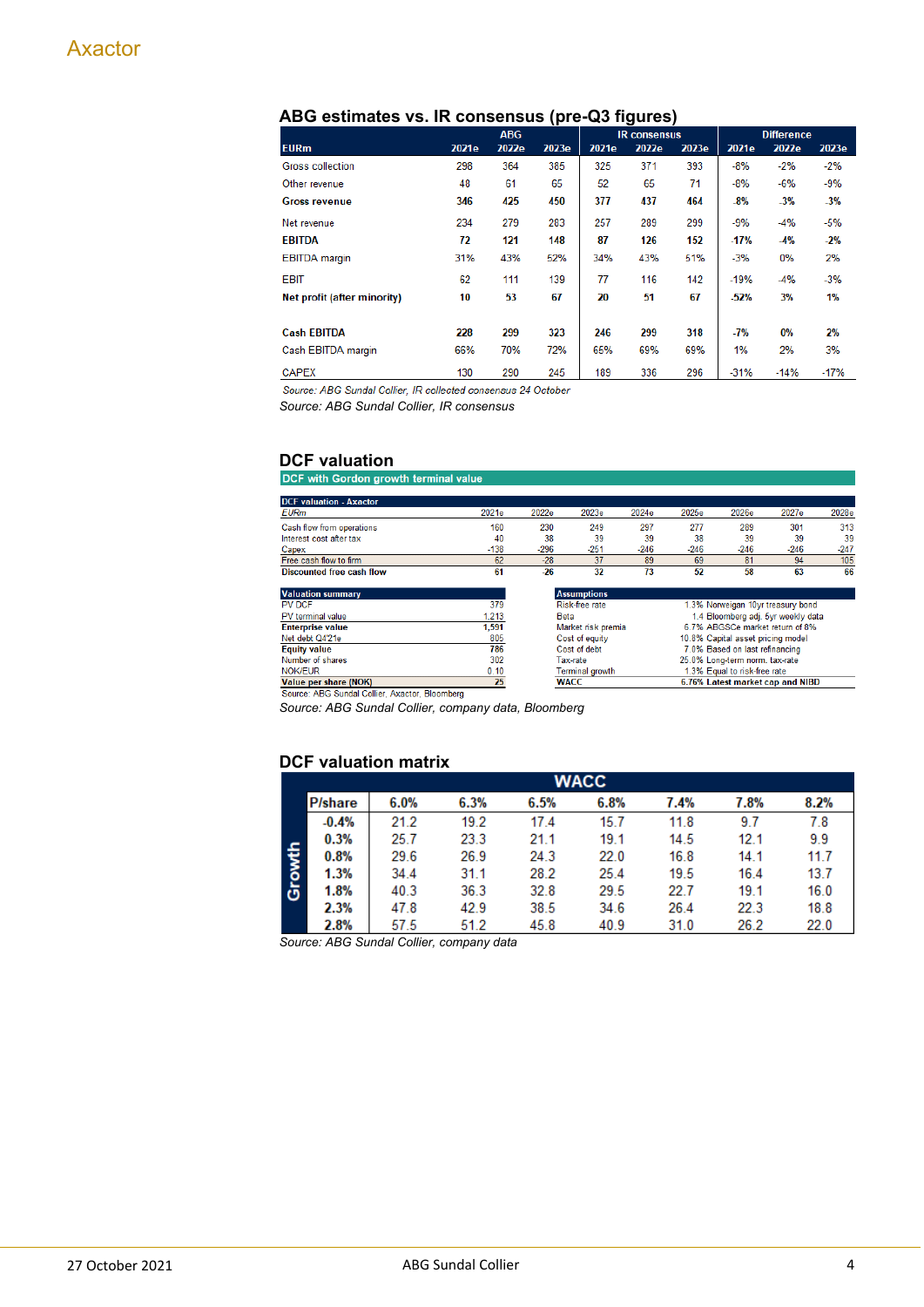| <b>Income Statement (EURm)</b>      | Q1 2020          | Q2 2020     | Q3 2020        | Q4 2020     | Q1 2021          | Q2 2021      | Q3 2021        | Q4 2021e                |
|-------------------------------------|------------------|-------------|----------------|-------------|------------------|--------------|----------------|-------------------------|
| Sales                               | 56               | 29          | 62             | 58          | 61               | 66           | 47             | 60                      |
| COGS                                | $-41$            | $-59$       | $-32$          | $-37$       | $-43$            | -44          | $-36$          | $-38$                   |
| Gross profit                        | 14               | -30         | 30             | 21          | 18               | 22           | 10             | 22                      |
| Other operating items               | $\mathbf 0$      | $\mathbf 0$ | $\mathbf 0$    | $\mathbf 0$ | $-0$             | -0           | $\mathbf 0$    | $\mathbf 0$             |
| <b>EBITDA</b>                       | 14               | -30         | 30             | 21          | 18               | 22           | 10             | 22                      |
| Depreciation and amortisation       | $-3$             | $-3$        | $-3$           | $-3$        | $-3$             | $-2$         | $-2$           | $-2$                    |
| <b>EBITA</b>                        | 12               | -33         | 28             | 18          | 15               | 20           | 8              | 19                      |
| EO items                            | $-1$             | $-26$       | 5              | 6           | $-3$             | $\mathbf 0$  | $\mathbf{1}$   | $\mathbf 0$             |
| Impairment and PPA amortisation     | $\mathbf 0$      | 0           | $\mathbf 0$    | $\mathbf 0$ | $\mathbf 0$      | $\mathbf 0$  | $\mathbf 0$    | $\mathbf 0$             |
| <b>EBIT</b>                         | 12               | -33         | 28             | 18          | 15               | 20           | 8              | 19                      |
| Net financial items                 | $-15$            | $-14$       | $-14$          | $-21$       | $-14$            | $-13$        | $-13$          | $-12$                   |
| Pretax profit                       | 6                | -47         | 12             | 1           | $-2$             | 8            | $-5$           | $\overline{7}$          |
| Tax                                 | -2               | 3           | -6             | 3           | $-2$             | $-4$         | -0             | $-2$                    |
| Net profit                          | 3                | -44         | $\overline{7}$ | 3           | $-3$             | 4            | $-5$           | 5                       |
| Minority interest                   | $\boldsymbol{2}$ | 18          | -3             | $-1$        | $\boldsymbol{2}$ | 3            | $\overline{2}$ | $\overline{\mathbf{c}}$ |
| Net profit discontinued             | $\pmb{0}$        | $\mathbf 0$ | $\mathsf 0$    | $\mathbf 0$ | $\boldsymbol{0}$ | 0            | $\overline{0}$ | $\mathbf 0$             |
| Net profit to shareholders          | 5                | $-27$       | 4              | 3           | $-1$             | 7            | $-3$           | $\overline{7}$          |
| <b>EPS</b>                          | 0.03             | $-0.14$     | 0.02           | 0.01        | $-0.00$          | 0.02         | $-0.01$        | 0.02                    |
| <b>EPS Adj</b>                      | 0.00             | $-0.01$     | 0.01           | $-0.02$     | 0.01             | 0.02         | $-0.01$        | 0.02                    |
| Total extraordinary items after tax | 5                | $-25$       | $\overline{c}$ | 7           | $-5$             | $\mathbf{1}$ | $\mathbf{1}$   | $\mathbf 0$             |
| Tax rate (%)                        | 38.4             | 5.4         | 47.1           | 399.0       | 101.6            | 45.2         | 9.0            | 27.0                    |
| Gross margin (%)                    | 25.4             | $-104.6$    | 48.7           | 36.5        | 29.5             | 33.6         | 22.3           | 36.0                    |
| EBITDA margin (%)                   | 25.4             | $-104.6$    | 48.7           | 36.5        | 28.9             | 33.6         | 22.3           | 36.0                    |
| EBITA margin (%)                    | 20.7             | $-113.7$    | 44.5           | 31.4        | 24.7             | 30.1         | 17.4           | 31.9                    |
| EBIT margin (%)                     | 20.7             | $-113.7$    | 44.5           | 31.4        | 24.7             | 30.1         | 17.4           | 31.9                    |
| Pretax margin (%)                   | 10.1             | $-163.8$    | 19.7           | 1.1         | $-2.7$           | 12.1         | $-10.7$        | 11.4                    |
| Net margin (%)                      | 6.2              | $-154.9$    | 10.4           | 5.7         | $-5.5$           | 6.6          | $-11.6$        | 8.3                     |
| Growth rates Y/Y                    | Q1 2020          | Q2 2020     | Q3 2020        | Q4 2020     | Q1 2021          | Q2 2021      | Q3 2021        | Q4 2021e                |
| Sales growth (%)                    | $-24.5$          | $-60.4$     | $-3.1$         | $-21.8$     | 10.4             | 129.8        | $-25.0$        | 2.5                     |
| EBITDA growth (%)                   | $-36.2$          | -chg        | 51.5           | $-10.4$     | 25.6             | $+chq$       | $-65.7$        | 1.2                     |
| EBIT growth (%)                     | $-42.1$          | -chg        | 59.2           | $-12.5$     | 31.6             | $+chq$       | $-70.7$        | 4.3                     |
| Net profit growth (%)               | $-25.4$          | -chg        | 77.8           | $-48.9$     | -chg             | $+chg$       | -chg           | 49.0                    |
| EPS growth (%)                      | $-25.4$          | -chg        | 77.8           | $-48.9$     | -chg             | $+chq$       | -chg           | 49.0                    |
| Adj earnings numbers                | Q1 2020          | Q2 2020     | Q3 2020        | Q4 2020     | Q1 2021          | Q2 2021      | Q3 2021        | Q4 2021e                |
| <b>EBITDA Adj</b>                   | 16               | $-4$        | 25             | 16          | 21               | 22           | 9              | 22                      |
| EBITDA Adj margin (%)               | 27.9             | $-13.3$     | 40.6           | 26.5        | 33.4             | 33.6         | 20.2           | 36.0                    |
| <b>EBITA Adj</b>                    | 13               | -6          | 23             | 13          | 18               | 20           | 7              | 19                      |
| EBITA Adj margin (%)                | 23.2             | $-22.4$     | 36.4           | 21.4        | 29.2             | 30.1         | 15.3           | 31.9                    |
| <b>EBIT Adj</b>                     | 13               | $-6$        | 23             | 13          | 18               | 20           | $\overline{7}$ | 19                      |
| EBIT Adj margin (%)                 | 23.2             | $-22.4$     | 36.4           | 21.4        | 29.2             | 30.1         | 15.3           | 31.9                    |
| Pretax profit Adj                   | $-2$             | $-21$       | 8              | -9          | 4                | 6            | -6             | 7                       |
| Net profit Adj                      | $-1$             | $-20$       | 4              | $-4$        | 1                | 3            | $-6$           | 5                       |
| Net profit to shareholders Adj      | 1                | $-2$        | $\overline{c}$ | $-4$        | 3                | 6            | $-4$           | $\overline{7}$          |
| Net Adj margin (%)                  | $-2.1$           | $-68.8$     | 7.1            | $-6.5$      | 1.8              | 4.9          | $-12.8$        | 8.3                     |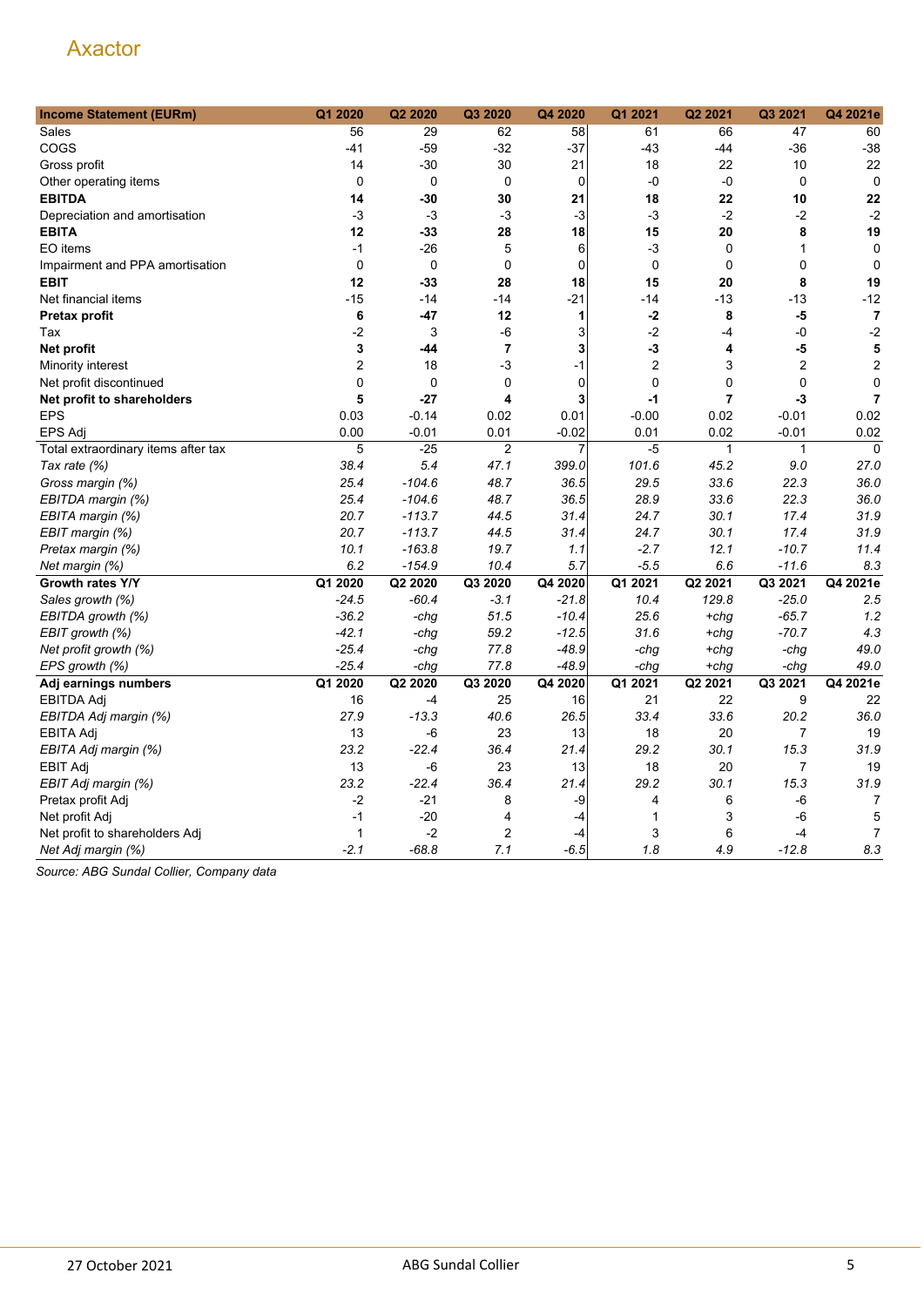| 207<br>37<br>285<br>205<br>234<br>279<br>283<br>Sales<br>0<br>90<br>na<br>$-162$<br>COGS<br>$-75$<br>$-161$<br>$-193$<br>$-169$<br>$-158$<br>$-134$<br>0<br>-44<br>na<br>$-6$<br>15<br>46<br>92<br>72<br>121<br>148<br>Gross profit<br>0<br>36<br>na<br>$\mathbf 0$<br>0<br>0<br>0<br>$-0$<br>0<br>0<br>0<br>0<br>Other operating items<br>na<br><b>EBITDA</b><br>92<br>36<br>121<br>148<br>0<br>-6<br>15<br>46<br>72<br>na<br>0<br>$-3$<br>$-5$<br>$-6$<br>$-10$<br>$-11$<br>$-10$<br>$-10$<br>$-10$<br>Depreciation and amortisation<br>na<br>0<br>0<br>0<br>0<br>0<br>0<br>0<br>0<br>0<br>Of which leasing depreciation<br>na<br>0<br>9<br>82<br>25<br>62<br><b>EBITA</b><br>-10<br>40<br>111<br>139<br>na<br>EO items<br>0<br>$-2$<br>6<br>$-2$<br>$-66$<br>$-2$<br>-3<br>0<br>0<br>na<br>$\mathbf 0$<br>0<br>0<br>$\mathbf 0$<br>0<br>0<br>Impairment and PPA amortisation<br>0<br>0<br>0<br>na<br>9<br>40<br>82<br>25<br>62<br>139<br><b>EBIT</b><br>0<br>-10<br>111<br>na<br>$-52$<br>0<br>$-2$<br>$-7$<br>$-34$<br>$-51$<br>-65<br>$-52$<br>$-51$<br>Net financial items<br>na<br>33<br>0<br>$-12$<br>$\mathbf{2}$<br>6<br>$-28$<br>8<br>60<br>86<br><b>Pretax profit</b><br>na<br>$\mathbf 0$<br>$-12$<br>$-3$<br>-8<br>$-15$<br>$-22$<br>1<br>-4<br>Tax<br>1<br>na<br>2<br>21<br>45<br>65<br>Net profit<br>0<br>-11<br>3<br>-31<br>1<br>na<br>2<br>$-5$<br>0<br>16<br>9<br>2<br>Minority interest<br>0<br>0<br>8<br>na<br>0<br>0<br>0<br>0<br>$\mathbf 0$<br>0<br>0<br>Net profit discontinued<br>0<br>$\Omega$<br>na<br>0<br>3<br>4<br>16<br>$-15$<br>53<br>67<br>Net profit to shareholders<br>$-11$<br>10<br>na<br><b>EPS</b><br>0<br>$-0.01$<br>0.11<br>$-0.08$<br>0.22<br>0.00<br>0.03<br>0.03<br>0.17<br>na<br>$-0.01$<br>0.10<br>0.22<br><b>EPS Adi</b><br>0<br>0.00<br>0.01<br>0.14<br>0.04<br>0.17<br>na<br>0<br>$-3$<br>$-3$<br>$\overline{2}$<br>0<br>$-60$<br>$-3$<br>$\mathbf 0$<br>Total extraordinary items after tax<br>0<br>na<br>0<br>0<br>0<br>0<br>0<br>0<br>0<br>$\mathbf 0$<br>0<br>Leasing payments<br>na<br>31.0<br>61.3<br>35.7<br>93.6<br>25.1<br>25.0<br>Tax rate (%)<br>6.1<br>9.6<br>na<br>ns<br>$-17.5$<br>16.5<br>22.4<br>32.3<br>17.5<br>30.9<br>43.4<br>52.5<br>Gross margin (%)<br>na<br>nm<br>22.4<br>32.3<br>30.7<br>52.5<br>EBITDA margin (%)<br>$-17.5$<br>16.5<br>17.5<br>43.4<br>na<br>nm<br>$-25.9$<br>19.5<br>28.8<br>12.2<br>26.6<br>49.0<br>EBITA margin (%)<br>10.6<br>39.8<br>nm<br>na<br>$-25.9$<br>19.5<br>28.8<br>12.2<br>26.6<br>39.8<br>49.0<br>EBIT margin (%)<br>10.6<br>na<br>nm<br>$-32.1$<br>2.2<br>3.0<br>$-13.8$<br>30.5<br>11.4<br>3.5<br>21.4<br>Pretax margin (%)<br>na<br>nm<br>$-30.1$<br>2.9<br>1.2<br>$-15.2$<br>0.2<br>16.0<br>22.8<br>7.4<br>Net margin (%)<br>nm<br>na<br>2020<br>2022e<br>2023e<br>Growth rates Y/Y<br>2015<br>2016<br>2017<br>2018<br>2019<br>2021e<br>na<br>142.2<br>130.4<br>37.8<br>$-28.1$<br>14.1<br>19.1<br>1.5<br>Sales growth (%)<br>na<br>na<br>na<br>328.4<br>212.5<br>99.0<br>100.6<br>22.9<br>EBITDA growth (%)<br>$-61.1$<br>67.9<br>high<br>na<br>na<br>24.9<br>198.7<br>324.6<br>103.6<br>$-69.5$<br>148.8<br>78.2<br>EBIT growth (%)<br>high<br>na<br>na<br>123.2<br>$-8.0$<br>781.0<br>$-248.4$<br>101.7<br>8,501.5<br>45.0<br>Net profit growth (%)<br>high<br>na<br>na<br>116.0<br>1,512.2<br>307.2<br>$-177.9$<br>138.6<br>450.4<br>27.1<br>EPS growth (%)<br>high<br>na<br>na<br>Profitability<br>2015<br>2016<br>2017<br>2018<br>2019<br>2020<br>2021e<br>2022e<br>2023e<br>na<br>1.2<br>1.7<br>$-5.2$<br>11.8<br>13.2<br>ROE (%)<br>$-12.2$<br>6.0<br>2.6<br>na<br>na<br>ROE Adj (%)<br>$-8.5$<br>2.5<br>0.8<br>5.9<br>8.6<br>3.4<br>13.2<br>11.8<br>na<br>na<br>ROCE (%)<br>2.1<br>7.1<br>2.7<br>9.8<br>$-7.7$<br>4.3<br>4.7<br>8.4<br>na<br>na<br>7.1<br>ROCE Adj(%)<br>2.6<br>3.6<br>6.9<br>9.8<br>-4.9<br>5.0<br>8.4<br>na<br>na<br>ROIC (%)<br>$-8.9$<br>3.3<br>2.0<br>4.7<br>2.2<br>$0.3\,$<br>6.4<br>7.5<br>na<br>na<br>ROIC Adj (%)<br>$-6.1$<br>3.9<br>1.7<br>7.9<br>0.3<br>6.4<br>7.5<br>4.8<br>na<br>na<br>2015<br>2018<br>2023e<br>2016<br>2017<br>2019<br>2020<br>2021e<br>2022e<br>Adj earnings numbers<br>na<br>121<br>148<br>EBITDA Adj<br>0<br>$-3$<br>17<br>40<br>94<br>102<br>74<br>na<br>$-9.2$<br>18.5<br>19.3<br>32.9<br>49.9<br>31.5<br>43.4<br>52.5<br>EBITDA Adj margin (%)<br>na<br>nm<br>0<br>0<br>EBITDA lease Adj<br>0<br>0<br>0<br>0<br>0<br>0<br>0<br>na<br>0<br>0<br>0<br>0<br>0<br>EBITDA lease Adj margin (%)<br>0<br>0<br>0<br>na<br>nm<br>0<br>34<br>84<br>91<br>139<br>EBITA Adj<br>-7<br>11<br>64<br>111<br>na<br>49.0<br>EBITA Adj margin (%)<br>$-17.6$<br>12.6<br>16.4<br>29.4<br>44.6<br>27.4<br>39.8<br>na<br>nm<br>0<br>$-7$<br>11<br>34<br>84<br>91<br>64<br>111<br>139<br><b>EBIT Adj</b><br>na<br>$-17.6$<br>12.6<br>16.4<br>29.4<br>27.4<br>39.8<br>49.0<br>EBIT Adj margin (%)<br>44.6<br>nm<br>na<br>-8<br>0<br>27<br>86<br>Pretax profit Adj<br>0<br>4<br>32<br>12<br>60<br>na<br>9<br>3<br>65<br>Net profit Adj<br>0<br>-8<br>6<br>0<br>21<br>45<br>na<br>Net profit to shareholders Adj<br>16<br>25<br>0<br>-8<br>2<br>12<br>53<br>67<br>6<br>na | <b>Income Statement (EURm)</b> | na | 2015 | 2016    | 2017 | 2018 | 2019  | 2020 | 2021e | 2022e | 2023e |
|------------------------------------------------------------------------------------------------------------------------------------------------------------------------------------------------------------------------------------------------------------------------------------------------------------------------------------------------------------------------------------------------------------------------------------------------------------------------------------------------------------------------------------------------------------------------------------------------------------------------------------------------------------------------------------------------------------------------------------------------------------------------------------------------------------------------------------------------------------------------------------------------------------------------------------------------------------------------------------------------------------------------------------------------------------------------------------------------------------------------------------------------------------------------------------------------------------------------------------------------------------------------------------------------------------------------------------------------------------------------------------------------------------------------------------------------------------------------------------------------------------------------------------------------------------------------------------------------------------------------------------------------------------------------------------------------------------------------------------------------------------------------------------------------------------------------------------------------------------------------------------------------------------------------------------------------------------------------------------------------------------------------------------------------------------------------------------------------------------------------------------------------------------------------------------------------------------------------------------------------------------------------------------------------------------------------------------------------------------------------------------------------------------------------------------------------------------------------------------------------------------------------------------------------------------------------------------------------------------------------------------------------------------------------------------------------------------------------------------------------------------------------------------------------------------------------------------------------------------------------------------------------------------------------------------------------------------------------------------------------------------------------------------------------------------------------------------------------------------------------------------------------------------------------------------------------------------------------------------------------------------------------------------------------------------------------------------------------------------------------------------------------------------------------------------------------------------------------------------------------------------------------------------------------------------------------------------------------------------------------------------------------------------------------------------------------------------------------------------------------------------------------------------------------------------------------------------------------------------------------------------------------------------------------------------------------------------------------------------------------------------------------------------------------------------------------------------------------------------------------------------------------------------------------------------------------------------------------------------------------------------------------------------------------------------------------------------------------------------------------------------------------------------------------------------------------------------------------------------------------------------------------------------------------------------------------------------------------------------------------------------------------------------------------------------------------------------------------------------------------------------------------------------------------------------------------------------------------------------------------------------------------------------------------------------------------------------------------------------------------------------------------------------------------------------------------------------------------------------------------------|--------------------------------|----|------|---------|------|------|-------|------|-------|-------|-------|
|                                                                                                                                                                                                                                                                                                                                                                                                                                                                                                                                                                                                                                                                                                                                                                                                                                                                                                                                                                                                                                                                                                                                                                                                                                                                                                                                                                                                                                                                                                                                                                                                                                                                                                                                                                                                                                                                                                                                                                                                                                                                                                                                                                                                                                                                                                                                                                                                                                                                                                                                                                                                                                                                                                                                                                                                                                                                                                                                                                                                                                                                                                                                                                                                                                                                                                                                                                                                                                                                                                                                                                                                                                                                                                                                                                                                                                                                                                                                                                                                                                                                                                                                                                                                                                                                                                                                                                                                                                                                                                                                                                                                                                                                                                                                                                                                                                                                                                                                                                                                                                                                                                                              |                                |    |      |         |      |      |       |      |       |       |       |
|                                                                                                                                                                                                                                                                                                                                                                                                                                                                                                                                                                                                                                                                                                                                                                                                                                                                                                                                                                                                                                                                                                                                                                                                                                                                                                                                                                                                                                                                                                                                                                                                                                                                                                                                                                                                                                                                                                                                                                                                                                                                                                                                                                                                                                                                                                                                                                                                                                                                                                                                                                                                                                                                                                                                                                                                                                                                                                                                                                                                                                                                                                                                                                                                                                                                                                                                                                                                                                                                                                                                                                                                                                                                                                                                                                                                                                                                                                                                                                                                                                                                                                                                                                                                                                                                                                                                                                                                                                                                                                                                                                                                                                                                                                                                                                                                                                                                                                                                                                                                                                                                                                                              |                                |    |      |         |      |      |       |      |       |       |       |
|                                                                                                                                                                                                                                                                                                                                                                                                                                                                                                                                                                                                                                                                                                                                                                                                                                                                                                                                                                                                                                                                                                                                                                                                                                                                                                                                                                                                                                                                                                                                                                                                                                                                                                                                                                                                                                                                                                                                                                                                                                                                                                                                                                                                                                                                                                                                                                                                                                                                                                                                                                                                                                                                                                                                                                                                                                                                                                                                                                                                                                                                                                                                                                                                                                                                                                                                                                                                                                                                                                                                                                                                                                                                                                                                                                                                                                                                                                                                                                                                                                                                                                                                                                                                                                                                                                                                                                                                                                                                                                                                                                                                                                                                                                                                                                                                                                                                                                                                                                                                                                                                                                                              |                                |    |      |         |      |      |       |      |       |       |       |
|                                                                                                                                                                                                                                                                                                                                                                                                                                                                                                                                                                                                                                                                                                                                                                                                                                                                                                                                                                                                                                                                                                                                                                                                                                                                                                                                                                                                                                                                                                                                                                                                                                                                                                                                                                                                                                                                                                                                                                                                                                                                                                                                                                                                                                                                                                                                                                                                                                                                                                                                                                                                                                                                                                                                                                                                                                                                                                                                                                                                                                                                                                                                                                                                                                                                                                                                                                                                                                                                                                                                                                                                                                                                                                                                                                                                                                                                                                                                                                                                                                                                                                                                                                                                                                                                                                                                                                                                                                                                                                                                                                                                                                                                                                                                                                                                                                                                                                                                                                                                                                                                                                                              |                                |    |      |         |      |      |       |      |       |       |       |
|                                                                                                                                                                                                                                                                                                                                                                                                                                                                                                                                                                                                                                                                                                                                                                                                                                                                                                                                                                                                                                                                                                                                                                                                                                                                                                                                                                                                                                                                                                                                                                                                                                                                                                                                                                                                                                                                                                                                                                                                                                                                                                                                                                                                                                                                                                                                                                                                                                                                                                                                                                                                                                                                                                                                                                                                                                                                                                                                                                                                                                                                                                                                                                                                                                                                                                                                                                                                                                                                                                                                                                                                                                                                                                                                                                                                                                                                                                                                                                                                                                                                                                                                                                                                                                                                                                                                                                                                                                                                                                                                                                                                                                                                                                                                                                                                                                                                                                                                                                                                                                                                                                                              |                                |    |      |         |      |      |       |      |       |       |       |
|                                                                                                                                                                                                                                                                                                                                                                                                                                                                                                                                                                                                                                                                                                                                                                                                                                                                                                                                                                                                                                                                                                                                                                                                                                                                                                                                                                                                                                                                                                                                                                                                                                                                                                                                                                                                                                                                                                                                                                                                                                                                                                                                                                                                                                                                                                                                                                                                                                                                                                                                                                                                                                                                                                                                                                                                                                                                                                                                                                                                                                                                                                                                                                                                                                                                                                                                                                                                                                                                                                                                                                                                                                                                                                                                                                                                                                                                                                                                                                                                                                                                                                                                                                                                                                                                                                                                                                                                                                                                                                                                                                                                                                                                                                                                                                                                                                                                                                                                                                                                                                                                                                                              |                                |    |      |         |      |      |       |      |       |       |       |
|                                                                                                                                                                                                                                                                                                                                                                                                                                                                                                                                                                                                                                                                                                                                                                                                                                                                                                                                                                                                                                                                                                                                                                                                                                                                                                                                                                                                                                                                                                                                                                                                                                                                                                                                                                                                                                                                                                                                                                                                                                                                                                                                                                                                                                                                                                                                                                                                                                                                                                                                                                                                                                                                                                                                                                                                                                                                                                                                                                                                                                                                                                                                                                                                                                                                                                                                                                                                                                                                                                                                                                                                                                                                                                                                                                                                                                                                                                                                                                                                                                                                                                                                                                                                                                                                                                                                                                                                                                                                                                                                                                                                                                                                                                                                                                                                                                                                                                                                                                                                                                                                                                                              |                                |    |      |         |      |      |       |      |       |       |       |
|                                                                                                                                                                                                                                                                                                                                                                                                                                                                                                                                                                                                                                                                                                                                                                                                                                                                                                                                                                                                                                                                                                                                                                                                                                                                                                                                                                                                                                                                                                                                                                                                                                                                                                                                                                                                                                                                                                                                                                                                                                                                                                                                                                                                                                                                                                                                                                                                                                                                                                                                                                                                                                                                                                                                                                                                                                                                                                                                                                                                                                                                                                                                                                                                                                                                                                                                                                                                                                                                                                                                                                                                                                                                                                                                                                                                                                                                                                                                                                                                                                                                                                                                                                                                                                                                                                                                                                                                                                                                                                                                                                                                                                                                                                                                                                                                                                                                                                                                                                                                                                                                                                                              |                                |    |      |         |      |      |       |      |       |       |       |
|                                                                                                                                                                                                                                                                                                                                                                                                                                                                                                                                                                                                                                                                                                                                                                                                                                                                                                                                                                                                                                                                                                                                                                                                                                                                                                                                                                                                                                                                                                                                                                                                                                                                                                                                                                                                                                                                                                                                                                                                                                                                                                                                                                                                                                                                                                                                                                                                                                                                                                                                                                                                                                                                                                                                                                                                                                                                                                                                                                                                                                                                                                                                                                                                                                                                                                                                                                                                                                                                                                                                                                                                                                                                                                                                                                                                                                                                                                                                                                                                                                                                                                                                                                                                                                                                                                                                                                                                                                                                                                                                                                                                                                                                                                                                                                                                                                                                                                                                                                                                                                                                                                                              |                                |    |      |         |      |      |       |      |       |       |       |
|                                                                                                                                                                                                                                                                                                                                                                                                                                                                                                                                                                                                                                                                                                                                                                                                                                                                                                                                                                                                                                                                                                                                                                                                                                                                                                                                                                                                                                                                                                                                                                                                                                                                                                                                                                                                                                                                                                                                                                                                                                                                                                                                                                                                                                                                                                                                                                                                                                                                                                                                                                                                                                                                                                                                                                                                                                                                                                                                                                                                                                                                                                                                                                                                                                                                                                                                                                                                                                                                                                                                                                                                                                                                                                                                                                                                                                                                                                                                                                                                                                                                                                                                                                                                                                                                                                                                                                                                                                                                                                                                                                                                                                                                                                                                                                                                                                                                                                                                                                                                                                                                                                                              |                                |    |      |         |      |      |       |      |       |       |       |
|                                                                                                                                                                                                                                                                                                                                                                                                                                                                                                                                                                                                                                                                                                                                                                                                                                                                                                                                                                                                                                                                                                                                                                                                                                                                                                                                                                                                                                                                                                                                                                                                                                                                                                                                                                                                                                                                                                                                                                                                                                                                                                                                                                                                                                                                                                                                                                                                                                                                                                                                                                                                                                                                                                                                                                                                                                                                                                                                                                                                                                                                                                                                                                                                                                                                                                                                                                                                                                                                                                                                                                                                                                                                                                                                                                                                                                                                                                                                                                                                                                                                                                                                                                                                                                                                                                                                                                                                                                                                                                                                                                                                                                                                                                                                                                                                                                                                                                                                                                                                                                                                                                                              |                                |    |      |         |      |      |       |      |       |       |       |
|                                                                                                                                                                                                                                                                                                                                                                                                                                                                                                                                                                                                                                                                                                                                                                                                                                                                                                                                                                                                                                                                                                                                                                                                                                                                                                                                                                                                                                                                                                                                                                                                                                                                                                                                                                                                                                                                                                                                                                                                                                                                                                                                                                                                                                                                                                                                                                                                                                                                                                                                                                                                                                                                                                                                                                                                                                                                                                                                                                                                                                                                                                                                                                                                                                                                                                                                                                                                                                                                                                                                                                                                                                                                                                                                                                                                                                                                                                                                                                                                                                                                                                                                                                                                                                                                                                                                                                                                                                                                                                                                                                                                                                                                                                                                                                                                                                                                                                                                                                                                                                                                                                                              |                                |    |      |         |      |      |       |      |       |       |       |
|                                                                                                                                                                                                                                                                                                                                                                                                                                                                                                                                                                                                                                                                                                                                                                                                                                                                                                                                                                                                                                                                                                                                                                                                                                                                                                                                                                                                                                                                                                                                                                                                                                                                                                                                                                                                                                                                                                                                                                                                                                                                                                                                                                                                                                                                                                                                                                                                                                                                                                                                                                                                                                                                                                                                                                                                                                                                                                                                                                                                                                                                                                                                                                                                                                                                                                                                                                                                                                                                                                                                                                                                                                                                                                                                                                                                                                                                                                                                                                                                                                                                                                                                                                                                                                                                                                                                                                                                                                                                                                                                                                                                                                                                                                                                                                                                                                                                                                                                                                                                                                                                                                                              |                                |    |      |         |      |      |       |      |       |       |       |
|                                                                                                                                                                                                                                                                                                                                                                                                                                                                                                                                                                                                                                                                                                                                                                                                                                                                                                                                                                                                                                                                                                                                                                                                                                                                                                                                                                                                                                                                                                                                                                                                                                                                                                                                                                                                                                                                                                                                                                                                                                                                                                                                                                                                                                                                                                                                                                                                                                                                                                                                                                                                                                                                                                                                                                                                                                                                                                                                                                                                                                                                                                                                                                                                                                                                                                                                                                                                                                                                                                                                                                                                                                                                                                                                                                                                                                                                                                                                                                                                                                                                                                                                                                                                                                                                                                                                                                                                                                                                                                                                                                                                                                                                                                                                                                                                                                                                                                                                                                                                                                                                                                                              |                                |    |      |         |      |      |       |      |       |       |       |
|                                                                                                                                                                                                                                                                                                                                                                                                                                                                                                                                                                                                                                                                                                                                                                                                                                                                                                                                                                                                                                                                                                                                                                                                                                                                                                                                                                                                                                                                                                                                                                                                                                                                                                                                                                                                                                                                                                                                                                                                                                                                                                                                                                                                                                                                                                                                                                                                                                                                                                                                                                                                                                                                                                                                                                                                                                                                                                                                                                                                                                                                                                                                                                                                                                                                                                                                                                                                                                                                                                                                                                                                                                                                                                                                                                                                                                                                                                                                                                                                                                                                                                                                                                                                                                                                                                                                                                                                                                                                                                                                                                                                                                                                                                                                                                                                                                                                                                                                                                                                                                                                                                                              |                                |    |      |         |      |      |       |      |       |       |       |
|                                                                                                                                                                                                                                                                                                                                                                                                                                                                                                                                                                                                                                                                                                                                                                                                                                                                                                                                                                                                                                                                                                                                                                                                                                                                                                                                                                                                                                                                                                                                                                                                                                                                                                                                                                                                                                                                                                                                                                                                                                                                                                                                                                                                                                                                                                                                                                                                                                                                                                                                                                                                                                                                                                                                                                                                                                                                                                                                                                                                                                                                                                                                                                                                                                                                                                                                                                                                                                                                                                                                                                                                                                                                                                                                                                                                                                                                                                                                                                                                                                                                                                                                                                                                                                                                                                                                                                                                                                                                                                                                                                                                                                                                                                                                                                                                                                                                                                                                                                                                                                                                                                                              |                                |    |      |         |      |      |       |      |       |       |       |
|                                                                                                                                                                                                                                                                                                                                                                                                                                                                                                                                                                                                                                                                                                                                                                                                                                                                                                                                                                                                                                                                                                                                                                                                                                                                                                                                                                                                                                                                                                                                                                                                                                                                                                                                                                                                                                                                                                                                                                                                                                                                                                                                                                                                                                                                                                                                                                                                                                                                                                                                                                                                                                                                                                                                                                                                                                                                                                                                                                                                                                                                                                                                                                                                                                                                                                                                                                                                                                                                                                                                                                                                                                                                                                                                                                                                                                                                                                                                                                                                                                                                                                                                                                                                                                                                                                                                                                                                                                                                                                                                                                                                                                                                                                                                                                                                                                                                                                                                                                                                                                                                                                                              |                                |    |      |         |      |      |       |      |       |       |       |
|                                                                                                                                                                                                                                                                                                                                                                                                                                                                                                                                                                                                                                                                                                                                                                                                                                                                                                                                                                                                                                                                                                                                                                                                                                                                                                                                                                                                                                                                                                                                                                                                                                                                                                                                                                                                                                                                                                                                                                                                                                                                                                                                                                                                                                                                                                                                                                                                                                                                                                                                                                                                                                                                                                                                                                                                                                                                                                                                                                                                                                                                                                                                                                                                                                                                                                                                                                                                                                                                                                                                                                                                                                                                                                                                                                                                                                                                                                                                                                                                                                                                                                                                                                                                                                                                                                                                                                                                                                                                                                                                                                                                                                                                                                                                                                                                                                                                                                                                                                                                                                                                                                                              |                                |    |      |         |      |      |       |      |       |       |       |
|                                                                                                                                                                                                                                                                                                                                                                                                                                                                                                                                                                                                                                                                                                                                                                                                                                                                                                                                                                                                                                                                                                                                                                                                                                                                                                                                                                                                                                                                                                                                                                                                                                                                                                                                                                                                                                                                                                                                                                                                                                                                                                                                                                                                                                                                                                                                                                                                                                                                                                                                                                                                                                                                                                                                                                                                                                                                                                                                                                                                                                                                                                                                                                                                                                                                                                                                                                                                                                                                                                                                                                                                                                                                                                                                                                                                                                                                                                                                                                                                                                                                                                                                                                                                                                                                                                                                                                                                                                                                                                                                                                                                                                                                                                                                                                                                                                                                                                                                                                                                                                                                                                                              |                                |    |      |         |      |      |       |      |       |       |       |
|                                                                                                                                                                                                                                                                                                                                                                                                                                                                                                                                                                                                                                                                                                                                                                                                                                                                                                                                                                                                                                                                                                                                                                                                                                                                                                                                                                                                                                                                                                                                                                                                                                                                                                                                                                                                                                                                                                                                                                                                                                                                                                                                                                                                                                                                                                                                                                                                                                                                                                                                                                                                                                                                                                                                                                                                                                                                                                                                                                                                                                                                                                                                                                                                                                                                                                                                                                                                                                                                                                                                                                                                                                                                                                                                                                                                                                                                                                                                                                                                                                                                                                                                                                                                                                                                                                                                                                                                                                                                                                                                                                                                                                                                                                                                                                                                                                                                                                                                                                                                                                                                                                                              |                                |    |      |         |      |      |       |      |       |       |       |
|                                                                                                                                                                                                                                                                                                                                                                                                                                                                                                                                                                                                                                                                                                                                                                                                                                                                                                                                                                                                                                                                                                                                                                                                                                                                                                                                                                                                                                                                                                                                                                                                                                                                                                                                                                                                                                                                                                                                                                                                                                                                                                                                                                                                                                                                                                                                                                                                                                                                                                                                                                                                                                                                                                                                                                                                                                                                                                                                                                                                                                                                                                                                                                                                                                                                                                                                                                                                                                                                                                                                                                                                                                                                                                                                                                                                                                                                                                                                                                                                                                                                                                                                                                                                                                                                                                                                                                                                                                                                                                                                                                                                                                                                                                                                                                                                                                                                                                                                                                                                                                                                                                                              |                                |    |      |         |      |      |       |      |       |       |       |
|                                                                                                                                                                                                                                                                                                                                                                                                                                                                                                                                                                                                                                                                                                                                                                                                                                                                                                                                                                                                                                                                                                                                                                                                                                                                                                                                                                                                                                                                                                                                                                                                                                                                                                                                                                                                                                                                                                                                                                                                                                                                                                                                                                                                                                                                                                                                                                                                                                                                                                                                                                                                                                                                                                                                                                                                                                                                                                                                                                                                                                                                                                                                                                                                                                                                                                                                                                                                                                                                                                                                                                                                                                                                                                                                                                                                                                                                                                                                                                                                                                                                                                                                                                                                                                                                                                                                                                                                                                                                                                                                                                                                                                                                                                                                                                                                                                                                                                                                                                                                                                                                                                                              |                                |    |      |         |      |      |       |      |       |       |       |
|                                                                                                                                                                                                                                                                                                                                                                                                                                                                                                                                                                                                                                                                                                                                                                                                                                                                                                                                                                                                                                                                                                                                                                                                                                                                                                                                                                                                                                                                                                                                                                                                                                                                                                                                                                                                                                                                                                                                                                                                                                                                                                                                                                                                                                                                                                                                                                                                                                                                                                                                                                                                                                                                                                                                                                                                                                                                                                                                                                                                                                                                                                                                                                                                                                                                                                                                                                                                                                                                                                                                                                                                                                                                                                                                                                                                                                                                                                                                                                                                                                                                                                                                                                                                                                                                                                                                                                                                                                                                                                                                                                                                                                                                                                                                                                                                                                                                                                                                                                                                                                                                                                                              |                                |    |      |         |      |      |       |      |       |       |       |
|                                                                                                                                                                                                                                                                                                                                                                                                                                                                                                                                                                                                                                                                                                                                                                                                                                                                                                                                                                                                                                                                                                                                                                                                                                                                                                                                                                                                                                                                                                                                                                                                                                                                                                                                                                                                                                                                                                                                                                                                                                                                                                                                                                                                                                                                                                                                                                                                                                                                                                                                                                                                                                                                                                                                                                                                                                                                                                                                                                                                                                                                                                                                                                                                                                                                                                                                                                                                                                                                                                                                                                                                                                                                                                                                                                                                                                                                                                                                                                                                                                                                                                                                                                                                                                                                                                                                                                                                                                                                                                                                                                                                                                                                                                                                                                                                                                                                                                                                                                                                                                                                                                                              |                                |    |      |         |      |      |       |      |       |       |       |
|                                                                                                                                                                                                                                                                                                                                                                                                                                                                                                                                                                                                                                                                                                                                                                                                                                                                                                                                                                                                                                                                                                                                                                                                                                                                                                                                                                                                                                                                                                                                                                                                                                                                                                                                                                                                                                                                                                                                                                                                                                                                                                                                                                                                                                                                                                                                                                                                                                                                                                                                                                                                                                                                                                                                                                                                                                                                                                                                                                                                                                                                                                                                                                                                                                                                                                                                                                                                                                                                                                                                                                                                                                                                                                                                                                                                                                                                                                                                                                                                                                                                                                                                                                                                                                                                                                                                                                                                                                                                                                                                                                                                                                                                                                                                                                                                                                                                                                                                                                                                                                                                                                                              |                                |    |      |         |      |      |       |      |       |       |       |
|                                                                                                                                                                                                                                                                                                                                                                                                                                                                                                                                                                                                                                                                                                                                                                                                                                                                                                                                                                                                                                                                                                                                                                                                                                                                                                                                                                                                                                                                                                                                                                                                                                                                                                                                                                                                                                                                                                                                                                                                                                                                                                                                                                                                                                                                                                                                                                                                                                                                                                                                                                                                                                                                                                                                                                                                                                                                                                                                                                                                                                                                                                                                                                                                                                                                                                                                                                                                                                                                                                                                                                                                                                                                                                                                                                                                                                                                                                                                                                                                                                                                                                                                                                                                                                                                                                                                                                                                                                                                                                                                                                                                                                                                                                                                                                                                                                                                                                                                                                                                                                                                                                                              |                                |    |      |         |      |      |       |      |       |       |       |
|                                                                                                                                                                                                                                                                                                                                                                                                                                                                                                                                                                                                                                                                                                                                                                                                                                                                                                                                                                                                                                                                                                                                                                                                                                                                                                                                                                                                                                                                                                                                                                                                                                                                                                                                                                                                                                                                                                                                                                                                                                                                                                                                                                                                                                                                                                                                                                                                                                                                                                                                                                                                                                                                                                                                                                                                                                                                                                                                                                                                                                                                                                                                                                                                                                                                                                                                                                                                                                                                                                                                                                                                                                                                                                                                                                                                                                                                                                                                                                                                                                                                                                                                                                                                                                                                                                                                                                                                                                                                                                                                                                                                                                                                                                                                                                                                                                                                                                                                                                                                                                                                                                                              |                                |    |      |         |      |      |       |      |       |       |       |
|                                                                                                                                                                                                                                                                                                                                                                                                                                                                                                                                                                                                                                                                                                                                                                                                                                                                                                                                                                                                                                                                                                                                                                                                                                                                                                                                                                                                                                                                                                                                                                                                                                                                                                                                                                                                                                                                                                                                                                                                                                                                                                                                                                                                                                                                                                                                                                                                                                                                                                                                                                                                                                                                                                                                                                                                                                                                                                                                                                                                                                                                                                                                                                                                                                                                                                                                                                                                                                                                                                                                                                                                                                                                                                                                                                                                                                                                                                                                                                                                                                                                                                                                                                                                                                                                                                                                                                                                                                                                                                                                                                                                                                                                                                                                                                                                                                                                                                                                                                                                                                                                                                                              |                                |    |      |         |      |      |       |      |       |       |       |
|                                                                                                                                                                                                                                                                                                                                                                                                                                                                                                                                                                                                                                                                                                                                                                                                                                                                                                                                                                                                                                                                                                                                                                                                                                                                                                                                                                                                                                                                                                                                                                                                                                                                                                                                                                                                                                                                                                                                                                                                                                                                                                                                                                                                                                                                                                                                                                                                                                                                                                                                                                                                                                                                                                                                                                                                                                                                                                                                                                                                                                                                                                                                                                                                                                                                                                                                                                                                                                                                                                                                                                                                                                                                                                                                                                                                                                                                                                                                                                                                                                                                                                                                                                                                                                                                                                                                                                                                                                                                                                                                                                                                                                                                                                                                                                                                                                                                                                                                                                                                                                                                                                                              |                                |    |      |         |      |      |       |      |       |       |       |
|                                                                                                                                                                                                                                                                                                                                                                                                                                                                                                                                                                                                                                                                                                                                                                                                                                                                                                                                                                                                                                                                                                                                                                                                                                                                                                                                                                                                                                                                                                                                                                                                                                                                                                                                                                                                                                                                                                                                                                                                                                                                                                                                                                                                                                                                                                                                                                                                                                                                                                                                                                                                                                                                                                                                                                                                                                                                                                                                                                                                                                                                                                                                                                                                                                                                                                                                                                                                                                                                                                                                                                                                                                                                                                                                                                                                                                                                                                                                                                                                                                                                                                                                                                                                                                                                                                                                                                                                                                                                                                                                                                                                                                                                                                                                                                                                                                                                                                                                                                                                                                                                                                                              |                                |    |      |         |      |      |       |      |       |       |       |
|                                                                                                                                                                                                                                                                                                                                                                                                                                                                                                                                                                                                                                                                                                                                                                                                                                                                                                                                                                                                                                                                                                                                                                                                                                                                                                                                                                                                                                                                                                                                                                                                                                                                                                                                                                                                                                                                                                                                                                                                                                                                                                                                                                                                                                                                                                                                                                                                                                                                                                                                                                                                                                                                                                                                                                                                                                                                                                                                                                                                                                                                                                                                                                                                                                                                                                                                                                                                                                                                                                                                                                                                                                                                                                                                                                                                                                                                                                                                                                                                                                                                                                                                                                                                                                                                                                                                                                                                                                                                                                                                                                                                                                                                                                                                                                                                                                                                                                                                                                                                                                                                                                                              |                                |    |      |         |      |      |       |      |       |       |       |
|                                                                                                                                                                                                                                                                                                                                                                                                                                                                                                                                                                                                                                                                                                                                                                                                                                                                                                                                                                                                                                                                                                                                                                                                                                                                                                                                                                                                                                                                                                                                                                                                                                                                                                                                                                                                                                                                                                                                                                                                                                                                                                                                                                                                                                                                                                                                                                                                                                                                                                                                                                                                                                                                                                                                                                                                                                                                                                                                                                                                                                                                                                                                                                                                                                                                                                                                                                                                                                                                                                                                                                                                                                                                                                                                                                                                                                                                                                                                                                                                                                                                                                                                                                                                                                                                                                                                                                                                                                                                                                                                                                                                                                                                                                                                                                                                                                                                                                                                                                                                                                                                                                                              |                                |    |      |         |      |      |       |      |       |       |       |
|                                                                                                                                                                                                                                                                                                                                                                                                                                                                                                                                                                                                                                                                                                                                                                                                                                                                                                                                                                                                                                                                                                                                                                                                                                                                                                                                                                                                                                                                                                                                                                                                                                                                                                                                                                                                                                                                                                                                                                                                                                                                                                                                                                                                                                                                                                                                                                                                                                                                                                                                                                                                                                                                                                                                                                                                                                                                                                                                                                                                                                                                                                                                                                                                                                                                                                                                                                                                                                                                                                                                                                                                                                                                                                                                                                                                                                                                                                                                                                                                                                                                                                                                                                                                                                                                                                                                                                                                                                                                                                                                                                                                                                                                                                                                                                                                                                                                                                                                                                                                                                                                                                                              |                                |    |      |         |      |      |       |      |       |       |       |
|                                                                                                                                                                                                                                                                                                                                                                                                                                                                                                                                                                                                                                                                                                                                                                                                                                                                                                                                                                                                                                                                                                                                                                                                                                                                                                                                                                                                                                                                                                                                                                                                                                                                                                                                                                                                                                                                                                                                                                                                                                                                                                                                                                                                                                                                                                                                                                                                                                                                                                                                                                                                                                                                                                                                                                                                                                                                                                                                                                                                                                                                                                                                                                                                                                                                                                                                                                                                                                                                                                                                                                                                                                                                                                                                                                                                                                                                                                                                                                                                                                                                                                                                                                                                                                                                                                                                                                                                                                                                                                                                                                                                                                                                                                                                                                                                                                                                                                                                                                                                                                                                                                                              |                                |    |      |         |      |      |       |      |       |       |       |
|                                                                                                                                                                                                                                                                                                                                                                                                                                                                                                                                                                                                                                                                                                                                                                                                                                                                                                                                                                                                                                                                                                                                                                                                                                                                                                                                                                                                                                                                                                                                                                                                                                                                                                                                                                                                                                                                                                                                                                                                                                                                                                                                                                                                                                                                                                                                                                                                                                                                                                                                                                                                                                                                                                                                                                                                                                                                                                                                                                                                                                                                                                                                                                                                                                                                                                                                                                                                                                                                                                                                                                                                                                                                                                                                                                                                                                                                                                                                                                                                                                                                                                                                                                                                                                                                                                                                                                                                                                                                                                                                                                                                                                                                                                                                                                                                                                                                                                                                                                                                                                                                                                                              |                                |    |      |         |      |      |       |      |       |       |       |
|                                                                                                                                                                                                                                                                                                                                                                                                                                                                                                                                                                                                                                                                                                                                                                                                                                                                                                                                                                                                                                                                                                                                                                                                                                                                                                                                                                                                                                                                                                                                                                                                                                                                                                                                                                                                                                                                                                                                                                                                                                                                                                                                                                                                                                                                                                                                                                                                                                                                                                                                                                                                                                                                                                                                                                                                                                                                                                                                                                                                                                                                                                                                                                                                                                                                                                                                                                                                                                                                                                                                                                                                                                                                                                                                                                                                                                                                                                                                                                                                                                                                                                                                                                                                                                                                                                                                                                                                                                                                                                                                                                                                                                                                                                                                                                                                                                                                                                                                                                                                                                                                                                                              |                                |    |      |         |      |      |       |      |       |       |       |
|                                                                                                                                                                                                                                                                                                                                                                                                                                                                                                                                                                                                                                                                                                                                                                                                                                                                                                                                                                                                                                                                                                                                                                                                                                                                                                                                                                                                                                                                                                                                                                                                                                                                                                                                                                                                                                                                                                                                                                                                                                                                                                                                                                                                                                                                                                                                                                                                                                                                                                                                                                                                                                                                                                                                                                                                                                                                                                                                                                                                                                                                                                                                                                                                                                                                                                                                                                                                                                                                                                                                                                                                                                                                                                                                                                                                                                                                                                                                                                                                                                                                                                                                                                                                                                                                                                                                                                                                                                                                                                                                                                                                                                                                                                                                                                                                                                                                                                                                                                                                                                                                                                                              |                                |    |      |         |      |      |       |      |       |       |       |
|                                                                                                                                                                                                                                                                                                                                                                                                                                                                                                                                                                                                                                                                                                                                                                                                                                                                                                                                                                                                                                                                                                                                                                                                                                                                                                                                                                                                                                                                                                                                                                                                                                                                                                                                                                                                                                                                                                                                                                                                                                                                                                                                                                                                                                                                                                                                                                                                                                                                                                                                                                                                                                                                                                                                                                                                                                                                                                                                                                                                                                                                                                                                                                                                                                                                                                                                                                                                                                                                                                                                                                                                                                                                                                                                                                                                                                                                                                                                                                                                                                                                                                                                                                                                                                                                                                                                                                                                                                                                                                                                                                                                                                                                                                                                                                                                                                                                                                                                                                                                                                                                                                                              |                                |    |      |         |      |      |       |      |       |       |       |
|                                                                                                                                                                                                                                                                                                                                                                                                                                                                                                                                                                                                                                                                                                                                                                                                                                                                                                                                                                                                                                                                                                                                                                                                                                                                                                                                                                                                                                                                                                                                                                                                                                                                                                                                                                                                                                                                                                                                                                                                                                                                                                                                                                                                                                                                                                                                                                                                                                                                                                                                                                                                                                                                                                                                                                                                                                                                                                                                                                                                                                                                                                                                                                                                                                                                                                                                                                                                                                                                                                                                                                                                                                                                                                                                                                                                                                                                                                                                                                                                                                                                                                                                                                                                                                                                                                                                                                                                                                                                                                                                                                                                                                                                                                                                                                                                                                                                                                                                                                                                                                                                                                                              |                                |    |      |         |      |      |       |      |       |       |       |
|                                                                                                                                                                                                                                                                                                                                                                                                                                                                                                                                                                                                                                                                                                                                                                                                                                                                                                                                                                                                                                                                                                                                                                                                                                                                                                                                                                                                                                                                                                                                                                                                                                                                                                                                                                                                                                                                                                                                                                                                                                                                                                                                                                                                                                                                                                                                                                                                                                                                                                                                                                                                                                                                                                                                                                                                                                                                                                                                                                                                                                                                                                                                                                                                                                                                                                                                                                                                                                                                                                                                                                                                                                                                                                                                                                                                                                                                                                                                                                                                                                                                                                                                                                                                                                                                                                                                                                                                                                                                                                                                                                                                                                                                                                                                                                                                                                                                                                                                                                                                                                                                                                                              |                                |    |      |         |      |      |       |      |       |       |       |
|                                                                                                                                                                                                                                                                                                                                                                                                                                                                                                                                                                                                                                                                                                                                                                                                                                                                                                                                                                                                                                                                                                                                                                                                                                                                                                                                                                                                                                                                                                                                                                                                                                                                                                                                                                                                                                                                                                                                                                                                                                                                                                                                                                                                                                                                                                                                                                                                                                                                                                                                                                                                                                                                                                                                                                                                                                                                                                                                                                                                                                                                                                                                                                                                                                                                                                                                                                                                                                                                                                                                                                                                                                                                                                                                                                                                                                                                                                                                                                                                                                                                                                                                                                                                                                                                                                                                                                                                                                                                                                                                                                                                                                                                                                                                                                                                                                                                                                                                                                                                                                                                                                                              |                                |    |      |         |      |      |       |      |       |       |       |
|                                                                                                                                                                                                                                                                                                                                                                                                                                                                                                                                                                                                                                                                                                                                                                                                                                                                                                                                                                                                                                                                                                                                                                                                                                                                                                                                                                                                                                                                                                                                                                                                                                                                                                                                                                                                                                                                                                                                                                                                                                                                                                                                                                                                                                                                                                                                                                                                                                                                                                                                                                                                                                                                                                                                                                                                                                                                                                                                                                                                                                                                                                                                                                                                                                                                                                                                                                                                                                                                                                                                                                                                                                                                                                                                                                                                                                                                                                                                                                                                                                                                                                                                                                                                                                                                                                                                                                                                                                                                                                                                                                                                                                                                                                                                                                                                                                                                                                                                                                                                                                                                                                                              |                                |    |      |         |      |      |       |      |       |       |       |
|                                                                                                                                                                                                                                                                                                                                                                                                                                                                                                                                                                                                                                                                                                                                                                                                                                                                                                                                                                                                                                                                                                                                                                                                                                                                                                                                                                                                                                                                                                                                                                                                                                                                                                                                                                                                                                                                                                                                                                                                                                                                                                                                                                                                                                                                                                                                                                                                                                                                                                                                                                                                                                                                                                                                                                                                                                                                                                                                                                                                                                                                                                                                                                                                                                                                                                                                                                                                                                                                                                                                                                                                                                                                                                                                                                                                                                                                                                                                                                                                                                                                                                                                                                                                                                                                                                                                                                                                                                                                                                                                                                                                                                                                                                                                                                                                                                                                                                                                                                                                                                                                                                                              |                                |    |      |         |      |      |       |      |       |       |       |
|                                                                                                                                                                                                                                                                                                                                                                                                                                                                                                                                                                                                                                                                                                                                                                                                                                                                                                                                                                                                                                                                                                                                                                                                                                                                                                                                                                                                                                                                                                                                                                                                                                                                                                                                                                                                                                                                                                                                                                                                                                                                                                                                                                                                                                                                                                                                                                                                                                                                                                                                                                                                                                                                                                                                                                                                                                                                                                                                                                                                                                                                                                                                                                                                                                                                                                                                                                                                                                                                                                                                                                                                                                                                                                                                                                                                                                                                                                                                                                                                                                                                                                                                                                                                                                                                                                                                                                                                                                                                                                                                                                                                                                                                                                                                                                                                                                                                                                                                                                                                                                                                                                                              |                                |    |      |         |      |      |       |      |       |       |       |
|                                                                                                                                                                                                                                                                                                                                                                                                                                                                                                                                                                                                                                                                                                                                                                                                                                                                                                                                                                                                                                                                                                                                                                                                                                                                                                                                                                                                                                                                                                                                                                                                                                                                                                                                                                                                                                                                                                                                                                                                                                                                                                                                                                                                                                                                                                                                                                                                                                                                                                                                                                                                                                                                                                                                                                                                                                                                                                                                                                                                                                                                                                                                                                                                                                                                                                                                                                                                                                                                                                                                                                                                                                                                                                                                                                                                                                                                                                                                                                                                                                                                                                                                                                                                                                                                                                                                                                                                                                                                                                                                                                                                                                                                                                                                                                                                                                                                                                                                                                                                                                                                                                                              |                                |    |      |         |      |      |       |      |       |       |       |
|                                                                                                                                                                                                                                                                                                                                                                                                                                                                                                                                                                                                                                                                                                                                                                                                                                                                                                                                                                                                                                                                                                                                                                                                                                                                                                                                                                                                                                                                                                                                                                                                                                                                                                                                                                                                                                                                                                                                                                                                                                                                                                                                                                                                                                                                                                                                                                                                                                                                                                                                                                                                                                                                                                                                                                                                                                                                                                                                                                                                                                                                                                                                                                                                                                                                                                                                                                                                                                                                                                                                                                                                                                                                                                                                                                                                                                                                                                                                                                                                                                                                                                                                                                                                                                                                                                                                                                                                                                                                                                                                                                                                                                                                                                                                                                                                                                                                                                                                                                                                                                                                                                                              |                                |    |      |         |      |      |       |      |       |       |       |
|                                                                                                                                                                                                                                                                                                                                                                                                                                                                                                                                                                                                                                                                                                                                                                                                                                                                                                                                                                                                                                                                                                                                                                                                                                                                                                                                                                                                                                                                                                                                                                                                                                                                                                                                                                                                                                                                                                                                                                                                                                                                                                                                                                                                                                                                                                                                                                                                                                                                                                                                                                                                                                                                                                                                                                                                                                                                                                                                                                                                                                                                                                                                                                                                                                                                                                                                                                                                                                                                                                                                                                                                                                                                                                                                                                                                                                                                                                                                                                                                                                                                                                                                                                                                                                                                                                                                                                                                                                                                                                                                                                                                                                                                                                                                                                                                                                                                                                                                                                                                                                                                                                                              |                                |    |      |         |      |      |       |      |       |       |       |
|                                                                                                                                                                                                                                                                                                                                                                                                                                                                                                                                                                                                                                                                                                                                                                                                                                                                                                                                                                                                                                                                                                                                                                                                                                                                                                                                                                                                                                                                                                                                                                                                                                                                                                                                                                                                                                                                                                                                                                                                                                                                                                                                                                                                                                                                                                                                                                                                                                                                                                                                                                                                                                                                                                                                                                                                                                                                                                                                                                                                                                                                                                                                                                                                                                                                                                                                                                                                                                                                                                                                                                                                                                                                                                                                                                                                                                                                                                                                                                                                                                                                                                                                                                                                                                                                                                                                                                                                                                                                                                                                                                                                                                                                                                                                                                                                                                                                                                                                                                                                                                                                                                                              |                                |    |      |         |      |      |       |      |       |       |       |
|                                                                                                                                                                                                                                                                                                                                                                                                                                                                                                                                                                                                                                                                                                                                                                                                                                                                                                                                                                                                                                                                                                                                                                                                                                                                                                                                                                                                                                                                                                                                                                                                                                                                                                                                                                                                                                                                                                                                                                                                                                                                                                                                                                                                                                                                                                                                                                                                                                                                                                                                                                                                                                                                                                                                                                                                                                                                                                                                                                                                                                                                                                                                                                                                                                                                                                                                                                                                                                                                                                                                                                                                                                                                                                                                                                                                                                                                                                                                                                                                                                                                                                                                                                                                                                                                                                                                                                                                                                                                                                                                                                                                                                                                                                                                                                                                                                                                                                                                                                                                                                                                                                                              |                                |    |      |         |      |      |       |      |       |       |       |
|                                                                                                                                                                                                                                                                                                                                                                                                                                                                                                                                                                                                                                                                                                                                                                                                                                                                                                                                                                                                                                                                                                                                                                                                                                                                                                                                                                                                                                                                                                                                                                                                                                                                                                                                                                                                                                                                                                                                                                                                                                                                                                                                                                                                                                                                                                                                                                                                                                                                                                                                                                                                                                                                                                                                                                                                                                                                                                                                                                                                                                                                                                                                                                                                                                                                                                                                                                                                                                                                                                                                                                                                                                                                                                                                                                                                                                                                                                                                                                                                                                                                                                                                                                                                                                                                                                                                                                                                                                                                                                                                                                                                                                                                                                                                                                                                                                                                                                                                                                                                                                                                                                                              |                                |    |      |         |      |      |       |      |       |       |       |
|                                                                                                                                                                                                                                                                                                                                                                                                                                                                                                                                                                                                                                                                                                                                                                                                                                                                                                                                                                                                                                                                                                                                                                                                                                                                                                                                                                                                                                                                                                                                                                                                                                                                                                                                                                                                                                                                                                                                                                                                                                                                                                                                                                                                                                                                                                                                                                                                                                                                                                                                                                                                                                                                                                                                                                                                                                                                                                                                                                                                                                                                                                                                                                                                                                                                                                                                                                                                                                                                                                                                                                                                                                                                                                                                                                                                                                                                                                                                                                                                                                                                                                                                                                                                                                                                                                                                                                                                                                                                                                                                                                                                                                                                                                                                                                                                                                                                                                                                                                                                                                                                                                                              |                                |    |      |         |      |      |       |      |       |       |       |
|                                                                                                                                                                                                                                                                                                                                                                                                                                                                                                                                                                                                                                                                                                                                                                                                                                                                                                                                                                                                                                                                                                                                                                                                                                                                                                                                                                                                                                                                                                                                                                                                                                                                                                                                                                                                                                                                                                                                                                                                                                                                                                                                                                                                                                                                                                                                                                                                                                                                                                                                                                                                                                                                                                                                                                                                                                                                                                                                                                                                                                                                                                                                                                                                                                                                                                                                                                                                                                                                                                                                                                                                                                                                                                                                                                                                                                                                                                                                                                                                                                                                                                                                                                                                                                                                                                                                                                                                                                                                                                                                                                                                                                                                                                                                                                                                                                                                                                                                                                                                                                                                                                                              |                                |    |      |         |      |      |       |      |       |       |       |
|                                                                                                                                                                                                                                                                                                                                                                                                                                                                                                                                                                                                                                                                                                                                                                                                                                                                                                                                                                                                                                                                                                                                                                                                                                                                                                                                                                                                                                                                                                                                                                                                                                                                                                                                                                                                                                                                                                                                                                                                                                                                                                                                                                                                                                                                                                                                                                                                                                                                                                                                                                                                                                                                                                                                                                                                                                                                                                                                                                                                                                                                                                                                                                                                                                                                                                                                                                                                                                                                                                                                                                                                                                                                                                                                                                                                                                                                                                                                                                                                                                                                                                                                                                                                                                                                                                                                                                                                                                                                                                                                                                                                                                                                                                                                                                                                                                                                                                                                                                                                                                                                                                                              |                                |    |      |         |      |      |       |      |       |       |       |
|                                                                                                                                                                                                                                                                                                                                                                                                                                                                                                                                                                                                                                                                                                                                                                                                                                                                                                                                                                                                                                                                                                                                                                                                                                                                                                                                                                                                                                                                                                                                                                                                                                                                                                                                                                                                                                                                                                                                                                                                                                                                                                                                                                                                                                                                                                                                                                                                                                                                                                                                                                                                                                                                                                                                                                                                                                                                                                                                                                                                                                                                                                                                                                                                                                                                                                                                                                                                                                                                                                                                                                                                                                                                                                                                                                                                                                                                                                                                                                                                                                                                                                                                                                                                                                                                                                                                                                                                                                                                                                                                                                                                                                                                                                                                                                                                                                                                                                                                                                                                                                                                                                                              |                                |    |      |         |      |      |       |      |       |       |       |
|                                                                                                                                                                                                                                                                                                                                                                                                                                                                                                                                                                                                                                                                                                                                                                                                                                                                                                                                                                                                                                                                                                                                                                                                                                                                                                                                                                                                                                                                                                                                                                                                                                                                                                                                                                                                                                                                                                                                                                                                                                                                                                                                                                                                                                                                                                                                                                                                                                                                                                                                                                                                                                                                                                                                                                                                                                                                                                                                                                                                                                                                                                                                                                                                                                                                                                                                                                                                                                                                                                                                                                                                                                                                                                                                                                                                                                                                                                                                                                                                                                                                                                                                                                                                                                                                                                                                                                                                                                                                                                                                                                                                                                                                                                                                                                                                                                                                                                                                                                                                                                                                                                                              |                                |    |      |         |      |      |       |      |       |       |       |
|                                                                                                                                                                                                                                                                                                                                                                                                                                                                                                                                                                                                                                                                                                                                                                                                                                                                                                                                                                                                                                                                                                                                                                                                                                                                                                                                                                                                                                                                                                                                                                                                                                                                                                                                                                                                                                                                                                                                                                                                                                                                                                                                                                                                                                                                                                                                                                                                                                                                                                                                                                                                                                                                                                                                                                                                                                                                                                                                                                                                                                                                                                                                                                                                                                                                                                                                                                                                                                                                                                                                                                                                                                                                                                                                                                                                                                                                                                                                                                                                                                                                                                                                                                                                                                                                                                                                                                                                                                                                                                                                                                                                                                                                                                                                                                                                                                                                                                                                                                                                                                                                                                                              | Net Adj margin (%)             | na | nm   | $-21.1$ | 6.2  | 0.0  | $7.3$ | 4.6  | 1.4   | 16.0  | 22.8  |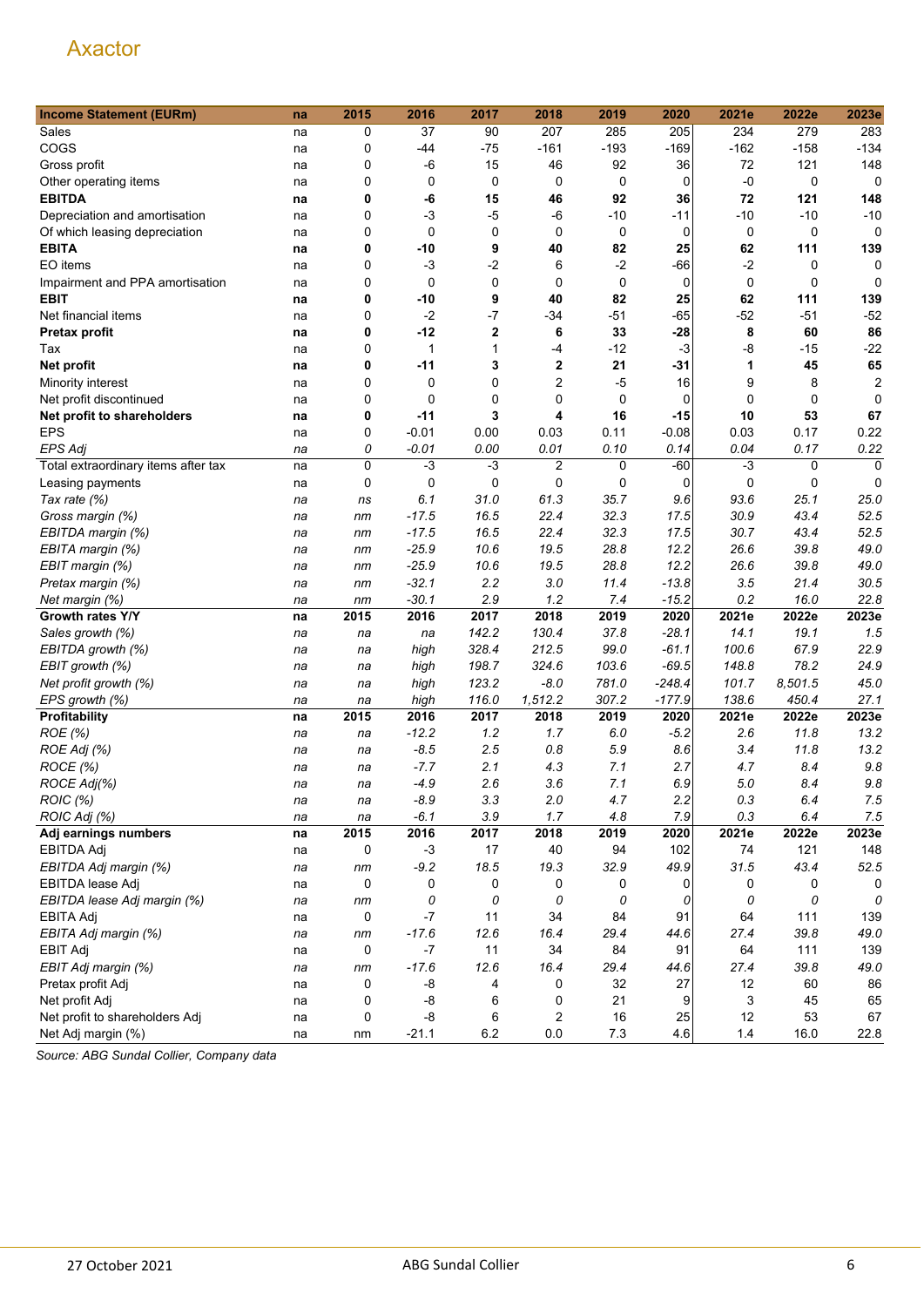| <b>Cash Flow Statement (EURm)</b>     | na | 2015  | 2016           | 2017   | 2018        | 2019        | 2020     | 2021e          | 2022e       | 2023e  |
|---------------------------------------|----|-------|----------------|--------|-------------|-------------|----------|----------------|-------------|--------|
| <b>EBITDA</b>                         | na | 0     | -6             | 15     | 46          | 92          | 36       | 72             | 121         | 148    |
| Net financial items                   | na | 0     | $-2$           | $-7$   | $-34$       | $-51$       | $-65$    | $-52$          | $-51$       | $-52$  |
| Paid tax                              | na | 0     | $\mathbf 0$    | 1      | -4          | $-12$       | $-3$     | -8             | $-15$       | $-22$  |
| Non-cash items                        | na | 0     | 1              | 8      | 90          | 167         | 186      | 146            | 179         | 175    |
| Cash flow before change in WC         | na | 0     | -8             | 16     | 99          | 196         | 154      | 159            | 233         | 249    |
| Change in WC                          | na | 0     | -6             | $-8$   | 3           | $-1$        | $-1$     | $\overline{2}$ | $-3$        | $-0$   |
| Operating cash flow                   | na | 0     | -14            | 8      | 102         | 196         | 154      | 160            | 230         | 249    |
| CAPEX tangible fixed assets           | na | 0     | -76            | $-355$ | $-556$      | -401        | -212     | -133           | -290        | $-245$ |
| CAPEX intangible fixed assets         | na | 0     | $-2$           | -5     | $-7$        | $-10$       | -6       | -5             | -6          | $-6$   |
| Acquisitions and disposals            | na | 0     | $-48$          | $-1$   | $-1$        | 0           | 0        | 0              | 0           | 0      |
| Free cash flow                        | na | 0     | $-139$         | $-354$ | $-462$      | $-215$      | -64      | 22             | -66         | -2     |
| Dividend paid                         | na | 0     | 0              | 0      | 0           | 0           | $\Omega$ | 0              | 0           | 0      |
| Share issues and buybacks             | na | 0     | 0              | 0      | 0           | 0           | 0        | 0              | 0           | 0      |
| Lease liability amortisation          | na | 0     | 0              | 0      | 0           | 0           | 0        | $\mathbf 0$    | $\mathbf 0$ | 0      |
| Other non cash items                  | na | 0     | 116            | 107    | 39          | 14          | 35       | 56             | $-1$        | 0      |
|                                       |    |       |                |        |             |             |          |                |             |        |
| <b>Balance Sheet (EURm)</b>           | na | 2015  | 2016           | 2017   | 2018        | 2019        | 2020     | 2021e          | 2022e       | 2023e  |
| Goodwill                              | na | 0     | 53             | 54     | 56          | 56          | 55       | 55             | 55          | 55     |
| Other intangible assets               | na | 0     | 22             | 25     | 29          | 40          | 35       | 33             | 34          | 34     |
| Tangible fixed assets                 | na | 0     | 128            | 471    | 929         | 1,171       | 1,203    | 1,178          | 1,287       | 1,358  |
| Right-of-use asset                    | na | 0     | 0              | 0      | 0           | 0           | 0        | 0              | 0           | 0      |
| Total other fixed assets              | na | 0     | 1              | 1      | 1           | 1           | 1        | 1              | 1           |        |
| <b>Fixed assets</b>                   | na | 0     | 205            | 551    | 1,015       | 1,268       | 1,294    | 1,267          | 1,377       | 1,448  |
| Inventories                           | na | 0     | 0              | 0      | 0           | $\mathbf 0$ | 0        | 0              | 0           | 0      |
| Receivables                           | na | 0     | 6              | 9      | 10          | 13          | 7        | $\overline{7}$ | 8           | 8      |
| Other current assets                  | na | 0     | 8              | 13     | 12          | 15          | 15       | 12             | 14          | 14     |
| Cash and liquid assets                | na | 0     | 65             | 50     | 71          | 75          | 51       | 27             | 28          | 36     |
| <b>Total assets</b>                   | na | 0     | 283            | 622    | 1,108       | 1,372       | 1,367    | 1,313          | 1,427       | 1,506  |
| Shareholders equity                   | na | 0     | 183            | 260    | 264         | 281         | 304      | 420            | 473         | 540    |
| Minority                              | na | 0     | $\mathbf 0$    | 32     | 64          | 97          | 74       | 6              | $-2$        | 0      |
| <b>Total equity</b>                   | na | 0     | 183            | 292    | 328         | 378         | 379      | 426            | 471         | 540    |
| Long-term debt                        | na | 0     | 25             | 238    | 568         | 466         | 579      | 806            | 905         | 54     |
| Pension debt                          | na | 0     | 0              | 0      | 0           | 0           | 0        | 0              | 0           | 0      |
| Convertible debt                      | na | 0     | 0              | 0      | 0           | 0           | 0        | 0              | 0           | 0      |
| Leasing liability                     | na | 0     | 0              | 0      | $\mathbf 0$ | 0           | 0        | 0              | 0           | 0      |
| Total other long-term liabilities     | na | 0     | 9              | 9      | 15          | 22          | 12       | 11             | 11          | 11     |
| Short-term debt                       | na | 0     | 49             | 61     | 167         | 464         | 357      | 31             | 0           | 861    |
| Accounts payable                      | na | 0     | $\overline{7}$ | 4      | 5           | 6           | 6        | $\overline{7}$ | 8           | 8      |
| Other current liabilities             | na | 0     | 10             | 19     | 26          | 36          | 34       | 31             | 32          | 32     |
| <b>Total liabilities and equity</b>   | na | 0     | 283            | 622    | 1,108       | 1,372       | 1,367    | 1,313          | 1,427       | 1,506  |
| Net IB debt                           | na | 0     | 9              | 248    | 664         | 855         | 885      | 811            | 877         | 879    |
| Net IB debt excl. pension debt        | na | 0     | 9              | 248    | 664         | 855         | 885      | 811            | 877         | 879    |
| Net IB debt excl. leasing             | na | 0     | 0              | 0      | 0           | 0           | $\Omega$ | $\Omega$       | $\Omega$    | 0      |
| Capital invested                      | na | 0     | 202            | 549    | 1,006       | 1,255       | 1,276    | 1,248          | 1,359       | 1,430  |
| Working capital                       | na | 0     | $-3$           | $-2$   | -8          | $-13$       | $-18$    | $-19$          | $-18$       | $-18$  |
| EV breakdown                          | na | 2015  | 2016           | 2017   | 2018        | 2019        | 2020     | 2021e          | 2022e       | 2023e  |
| Market cap. diluted (m)               | na | 1,311 | 3,634          | 4,830  | 314         | 292         | 189      | 271            | 271         | 271    |
| Net IB debt Adj                       | na | 0     | 9              | 248    | 664         | 855         | 885      | 811            | 877         | 879    |
| Market value of minority              | na | 0     | 0              | 0      | 0           | 0           | 0        | 0              | 0           | 0      |
| Reversal of shares and participations | na | 0     | 0              | 0      | 0           | 0           | 0        | 0              | 0           | 0      |
| Reversal of conv. debt assumed equity | na | 0     | $\mathbf 0$    | 0      | 0           | $\mathbf 0$ | 0        | 0              | 0           |        |
| EV                                    | na | 1,311 | 3,643          | 5,078  | 977         | 1,146       | 1,074    | 1,082          | 1,148       | 1,150  |
| <b>Capital efficiency</b>             | na | 2015  | 2016           | 2017   | 2018        | 2019        | 2020     | 2021e          | 2022e       | 2023e  |
| Total assets turnover (%)             | na | na    | 26.2           | 19.8   | 23.9        | 23.0        | 15.0     | 17.5           | 20.3        | 19.3   |
| Working capital/sales (%)             | na | na    | $-4.5$         | $-2.9$ | $-2.5$      | $-3.8$      | $-7.8$   | $-8.1$         | $-6.7$      | $-6.3$ |
| Financial risk and debt service       | na | 2015  | 2016           | 2017   | 2018        | 2019        | 2020     | 2021e          | 2022e       | 2023e  |
| Net debt/equity                       | na | nm    | 0.05           | 0.85   | 2.02        | 2.26        | 2.34     | 1.90           | 1.86        | 1.63   |
| Net debt/market cap                   | na | 0     | 0.00           | 0.06   | 1.71        | 3.00        | 5.67     | 2.99           | 3.23        | 3.24   |
| Equity ratio (%)                      | na | nm    | 64.6           | 46.9   | 29.6        | 27.5        | 27.7     | 32.5           | 33.0        | 35.8   |
| Net IB debt adj./equity               | na | nm    | 0.05           | 0.85   | 2.02        | 2.26        | 2.34     | 1.90           | 1.86        | 1.63   |
| Current ratio                         | na | nm    | 1.19           | 0.85   | 0.47        | 0.20        | 0.18     | 0.66           | 1.24        | 0.06   |
| EBITDA/net interest                   | na | na    | $-3.39$        | 2.17   | 1.56        | 1.80        | 0.56     | 1.39           | 2.35        | 2.83   |
| Net IB debt/EBITDA                    | na | nm    | $-1.46$        | 16.76  | 14.33       | 9.27        | 24.70    | 11.27          | 7.26        | 5.92   |
| Net IB debt/EBITDA lease Adj          | na | nm    | nm             | nm     | nm          | nm          | nm       | nm             | nm          | nm     |
| Interest cover                        | na | nm    | $-4.76$        | 1.38   | 1.36        | 1.60        | 0.39     | 1.20           | 2.16        | 2.65   |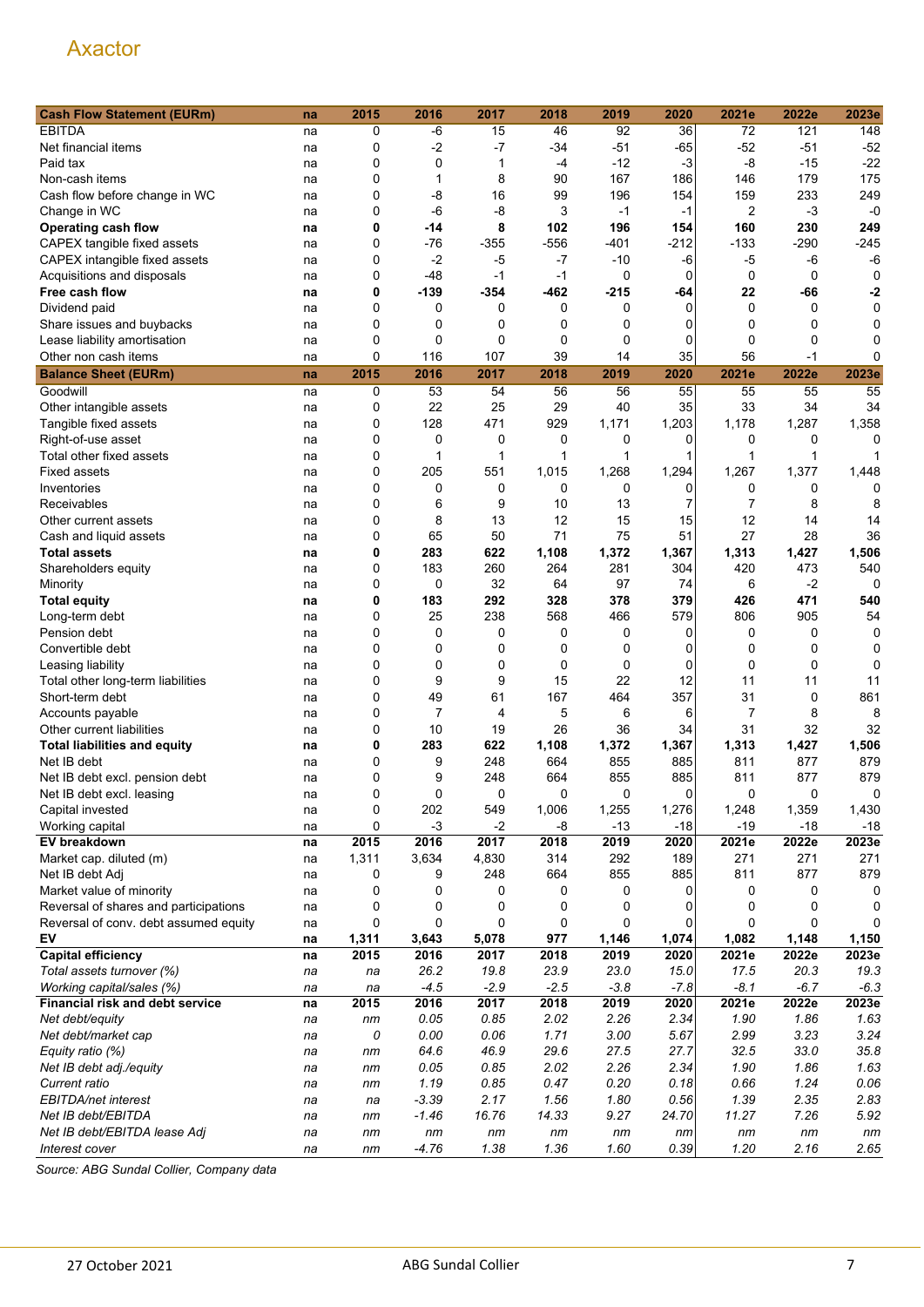| <b>Valuation and Ratios (EURm)</b>         | na | 2015     | 2016       | 2017    | 2018     | 2019        | 2020        | 2021e   | 2022e   | 2023e       |
|--------------------------------------------|----|----------|------------|---------|----------|-------------|-------------|---------|---------|-------------|
| Shares outstanding adj.                    | na | 597      | 1,226      | 1,516   | 154      | 155         | 185         | 302     | 302     | 302         |
| Fully diluted shares Adj                   | na | 652      | 1,282      | 1,702   | 173      | 155         | 185         | 302     | 302     | 302         |
| <b>EPS</b>                                 | na | 0        | $-0.01$    | 0.00    | 0.03     | 0.11        | $-0.08$     | 0.03    | 0.17    | 0.22        |
| Dividend per share Adj                     | na | 0        | 0          | 0       | 0        | $\mathbf 0$ | $\mathbf 0$ | 0       | 0       | $\mathbf 0$ |
| EPS Adj                                    | na | 0        | $-0.01$    | 0.00    | 0.01     | 0.10        | 0.14        | 0.04    | 0.17    | 0.22        |
| <b>BVPS</b>                                | na | 0        | 0.15       | 0.17    | 1.71     | 1.81        | 1.64        | 1.39    | 1.56    | 1.79        |
| <b>BVPS Adj</b>                            | na | 0        | 0.10       | 0.13    | 1.29     | 1.33        | 1.26        | 1.16    | 1.33    | 1.55        |
| Net IB debt / share                        | na | $\Omega$ | 0.0        | 0.2     | 4.3      | 5.5         | 4.8         | 2.7     | 2.9     | 2.9         |
| Share price                                | na | 2.01     | 2.83       | 2.84    | 1.81     | 1.88        | 1.02        | 0.90    | 0.90    | 0.90        |
| Market cap. (m)                            | na | 1,199    | 3,477      | 4,303   | 280      | 292         | 189         | 271     | 271     | 271         |
| Valuation                                  | na | 2015     | 2016       | 2017    | 2018     | 2019        | 2020        | 2021e   | 2022e   | 2023e       |
| P/E                                        | na | nm       | $-282.4$   | 1,765.9 | 70.0     | 17.8        | $-12.4$     | 28.3    | 5.1     | 4.0         |
| EV/sales                                   | na | nm       | 98.27      | 56.56   | 4.72     | 4.02        | 5.24        | 4.62    | 4.12    | 4.07        |
| EV/EBITDA                                  | na | nm       | $-561.6$   | 342.7   | 21.1     | 12.4        | 30.0        | 15.0    | 9.5     | 7.8         |
| <b>EV/EBITA</b>                            | na | nm       | $-379.0$   | 535.2   | 24.3     | 14.0        | 43.0        | 17.4    | 10.4    | 8.3         |
| EV/EBIT                                    | na | nm       | $-379.0$   | 535.2   | 24.3     | 14.0        | 43.0        | 17.4    | 10.4    | 8.3         |
| Dividend yield (%)                         | na | 0        | 0          | 0       | 0        | 0           | 0           | 0       | 0       | 0           |
| FCF yield (%)                              | na | 0        | $-4.4$     | $-7.7$  | $-147.2$ | $-74.2$     | $-33.9$     | 8.1     | $-24.5$ | $-0.8$      |
| Lease adj. FCF yield (%)                   | na | 0        | $-4.4$     | $-7.7$  | $-147.2$ | $-74.2$     | $-33.9$     | 8.1     | $-24.5$ | $-0.8$      |
| P/BVPS                                     | na | nm       | 19.01      | 16.55   | 1.06     | 1.04        | 0.62        | 0.65    | 0.57    | 0.50        |
| P/BVPS Adj                                 | na | nm       | 27.68      | 21.51   | 1.41     | 1.42        | 0.81        | 0.78    | 0.67    | 0.58        |
| P/E Adj                                    | na | nm       | $-403.6$   | 831.7   | 148.0    | 17.9        | 7.5         | 21.9    | 5.1     | 4.0         |
| EV/EBITDA Adj                              | na | nm       | $-1,068.8$ | 305.5   | 24.5     | 12.2        | 10.5        | 14.7    | 9.5     | 7.8         |
| EV/EBITA Adj                               | na | nm       | $-557.5$   | 449.6   | 28.9     | 13.7        | 11.7        | 16.9    | 10.4    | 8.3         |
| EV/EBIT Adj                                | na | nm       | $-557.5$   | 449.6   | 28.9     | 13.7        | 11.7        | 16.9    | 10.4    | 8.3         |
| EV/cap. employed                           | na | nm       | 14.2       | 8.6     | 0.9      | 0.9         | 0.8         | 0.9     | 0.8     | 0.8         |
| <b>Investment ratios</b>                   | na | 2015     | 2016       | 2017    | 2018     | 2019        | 2020        | 2021e   | 2022e   | 2023e       |
| Capex/sales                                | na | nm       | 209.7      | 401.5   | 271.9    | 144.1       | 106.3       | 59.1    | 106.4   | 88.9        |
| Capex/depreciation                         | na | nm       | 2,486.4    | 6,767.5 | 9,361.5  | 4,062.6     | 2,010.6     | 1,430.2 | 3,003.3 | 2,536.4     |
| Capex tangibles/tangible fixed assets      | na | nm       | 59.1       | 75.4    | 59.8     | 34.3        | 17.6        | 11.3    | 22.5    | 18.0        |
| Capex intangibles/definite intangibles     | na | nm       | 55.7       | 82.3    | 68.1     | 51.6        | 40.3        | 34.4    | 41.7    | 41.9        |
| Depreciation on intangibles/definite intar | na | nm       | 0          | 0       | 0        | 0           | 0           | 0       | 0       | 0           |
| Depreciation on tangibles/tangibles        | na | nm       | 2.4        | 1.1     | 0.6      | 0.9         | 0.9         | 0.8     | 0.8     | 0.7         |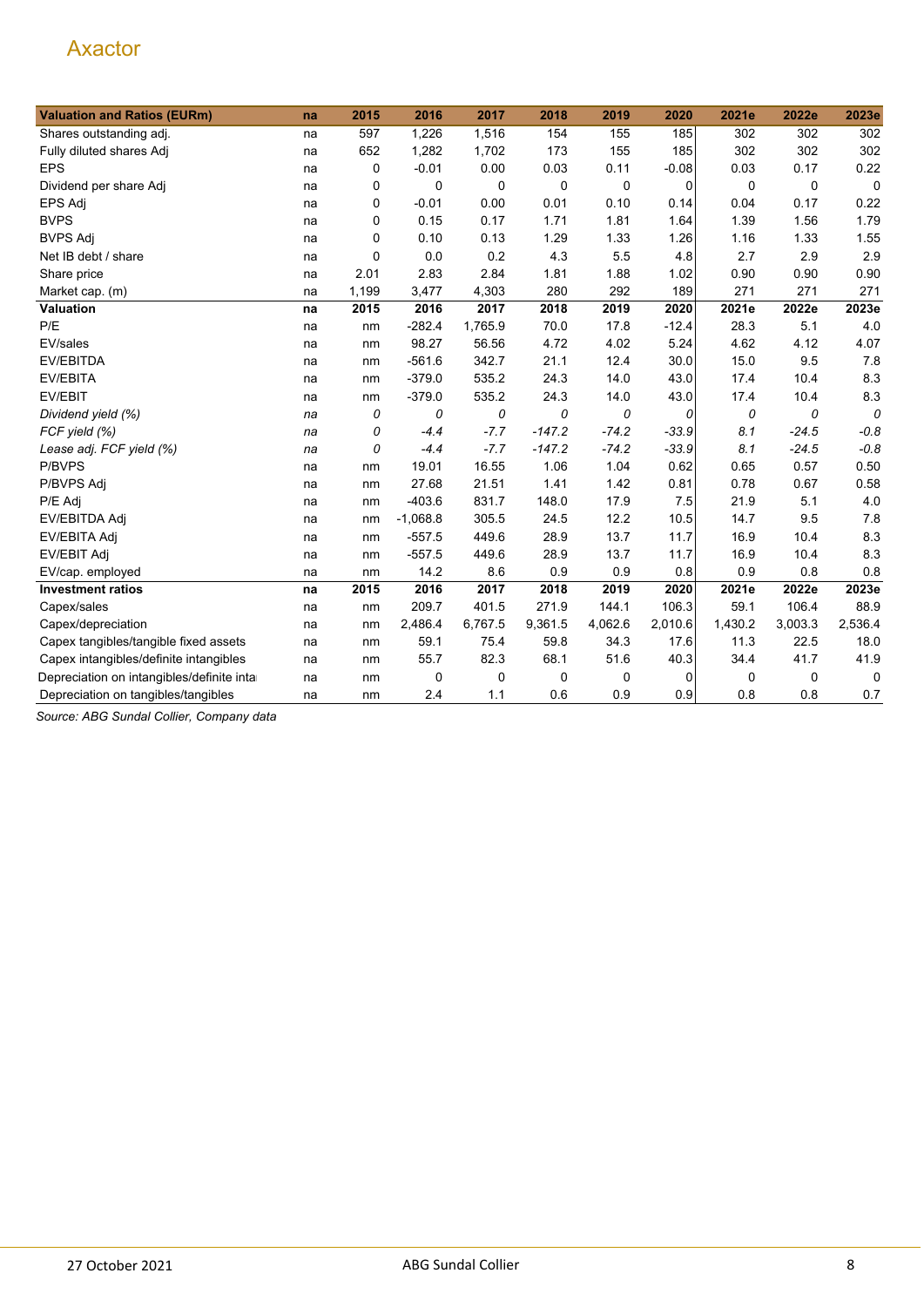#### **Analyst certification**

I/We, Jan Erik Gjerland, Jonas Bru Lien, the author(s) of this report, certify that not withstanding the existence of any such potential conflicts of interests referred to below, the views expressed in this report accurately reflect my/our personal view about the companies and securities covered in this report.

#### **Analyst valuation methods**

ABG Sundal Collier analysts may publish valuation ranges for stocks covered under Company Sponsored Research. These valuation ranges rely on various valuation methods. One of the most frequently used methods is the valuation of a company by calculation of that company's discounted cash flow (DCF). Another valuation method is the analysis of a company's return on capital employed relative to its cost of capital. Finally, the analysts may analyse various valuation multiples (e.g. the P/E multiples and the EV/EBITDA multiples) relative to global industry peers. In special cases, particularly for property companies and investment companies, the ratio of price to net asset value is considered. Valuation ranges may be changed when earnings and cash flow forecasts are changed. They may also be changed when the underlying value of a company's assets changes (in the cases of investment companies, property companies or insurance companies) or when factors impacting the required rate of return change.

#### **Important Company Specific Disclosure**

The following disclosures relate to the relationship between ABG Sundal Collier and its affiliates and the companies covered by ABG Sundal Collier referred to in this research report.

Unless disclosed in this section, ABG Sundal Collier has no required regulatory disclosures to make in relation to an ownership position for the analyst(s) and members of the analyst's household, ownership by ABG Sundal Collier, ownership in ABG Sundal Collier by the company(ies) to whom the report(s) refer(s) to, market making, managed or co-managed public offerings, compensation for provision of certain services, directorship of the analyst, or a member of the analyst's household, or in relation to any contractual obligations to the issuance of this research report.

ABG Sundal Collier has undertaken a contractual obligation to issue this report and receives predetermined compensation from the company covered in this report.

ABG Sundal Collier has managed or co-managed a public or Rule 144A offering for Axactor in the last 12 months.

Within the last 12 months, ABG Sundal Collier has received compensation for Corporate Finance services from Axactor .

ABG Sundal Collier is not aware of any other actual, material conflicts of interest of the analyst or ABG Sundal Collier of which the analyst knows or has reason to know at the time of the publication of this report.

oduction of report: 27/10/2021 20:49 CET

All prices are as of market close on 26 October, 2021 unless otherwise noted.

#### **Disclaimer**

This document has been prepared by ABG Sundal Collier which is the marketing name referring to all or any of ABG Sundal Collier ASA, ABG Sundal Collier AB or ABG Sundal Collier Partners LLP and any of their affiliated or associated companies and their directors, officers, representatives and employees.

This research product is commissioned and paid for by the company covered in this report. As such, this report is deemed to constitute an acceptable minor non-monetary benefit (i.e. not investment research) as defined in MiFID II.

This research product has not been prepared in accordance with legal requirements designed to promote the independence of investment research and is not subject to any prohibition on dealing ahead of the dissemination.

This report is provided solely for the information and use of investors who are able to make their own investment decisions without undue reliance on this report. The information contained herein does not apply to, and should not be relied upon by, investors with no or limited experience and knowledge from investments in financial instruments. This report is for distribution only under such circumstances as may be permitted by applicable law. Research reports prepared by ABG Sundal Collier are for information purposes only. ABG Sundal Collier accepts no liability whatsoever for any losses arising from any use of this report or its contents. This report is not to be used or considered as an offer to sell, or a solicitation of an offer to buy. The information herein has been obtained from, and any opinions herein are based upon, sources believed reliable, but ABG Sundal Collier makes no representation as to its accuracy or completeness and it should not be relied upon as such. All opinions and estimates herein reflect the judgment of ABG Sundal Collier on the date of this report and are subject to change without notice. Past performance is not indicative of future results.

This research report does not, and does not attempt to contain everything material that there is to be said about Axactor.

The compensation of our research analysts is determined exclusively by research management and senior management, but not including investment banking management. Compensation is not based on specific investment banking revenues, however, it is determined from the profitability of the ABG Sundal Collier Group, which includes earnings from investment banking operations and other business. Investors should assume that ABG Sundal Collier is seeking or will seek investment banking or other business relationships with the companies in this report. The research analyst(s) responsible for the preparation of this report may interact with trading desk and sales personnel and other departments for the purpose of gathering, synthesizing and interpreting market information. From time to time, ABG Sundal Collier and its affiliates and any shareholders, directors, officers or employees thereof may (I) have a position in, or otherwise be interested in, any securities directly or indirectly connected to the subject of this report, or (II) perform investment banking or other services for, or solicit investment banking or other services from, a company mentioned in this report. ABG Sundal Collier relies on information barriers to control the flow of information contained in one or more areas of ABG Sundal Collier, into other areas, units, groups or affiliates of ABG Sundal Collier.

Norway: ABG Sundal Collier ASA is regulated by the Financial Supervisory Authority of Norway (Finanstilsynet); Sweden: ABG Sundal Collier AB is regulated by the Swedish Financial Supervisory Authority (Finansinspektionen); UK: This report is a communication made, or approved for communication in the UK, by ABG Sundal Collier Partners LLP, authorised and regulated by the Financial Conduct Authority in the conduct of its business. US: This report is being distributed in the United States in accordance with FINRA Rule 1050(f)(3)(B) by ABG Sundal Collier Inc., a FINRA member which accepts responsibility for its content. Research analysts are not registered/qualified as research analysts with FINRA or the NYSE, and are not associated persons of ABG Sundal Collier Inc. and therefore not subject to FINRA Rule 2241, the research analyst conflict rules. Research reports distributed in the U.S are intended solely for "major institutional investors", as defined under Rule 15a-6 of the Securities